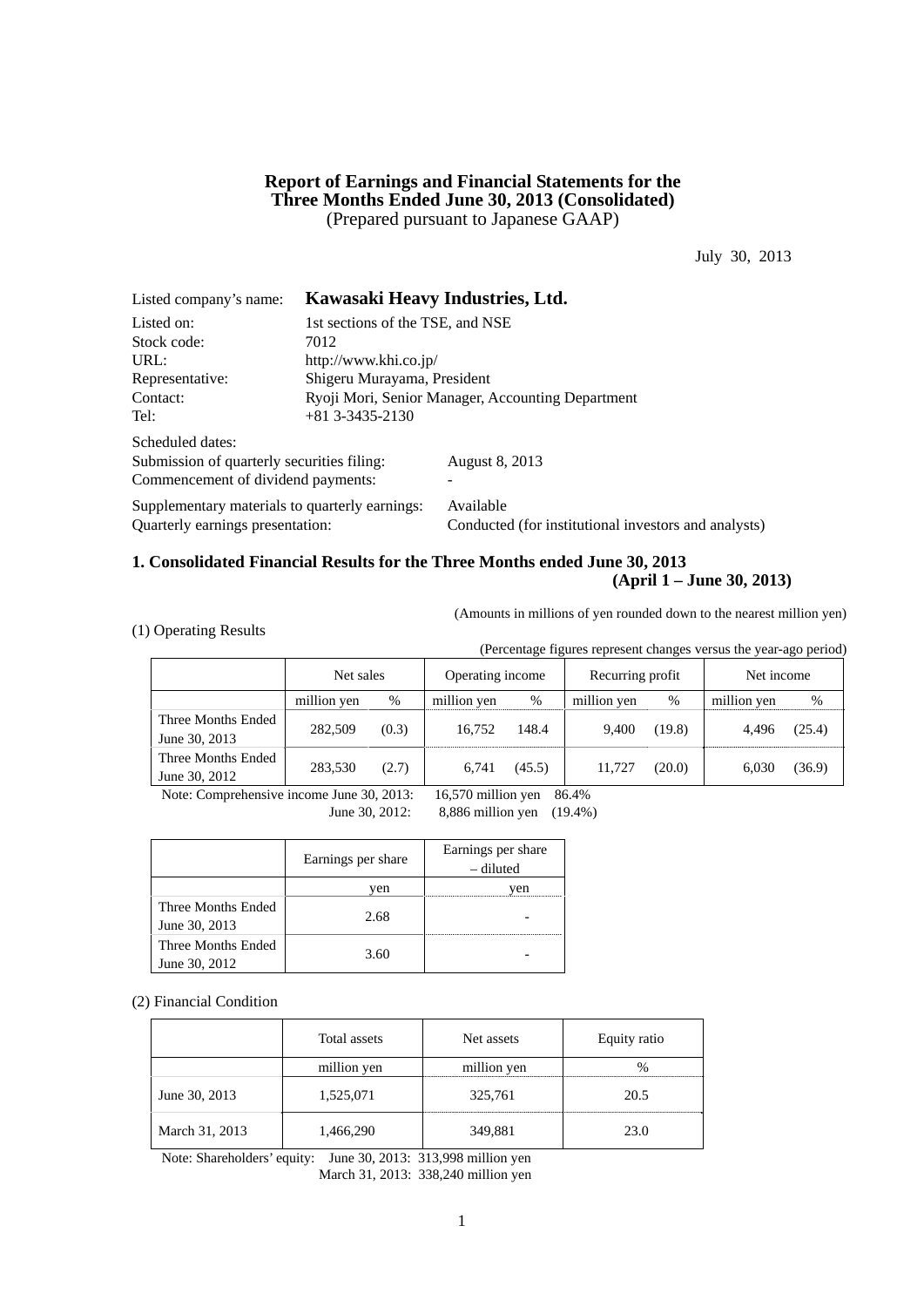## **2. Dividends**

|                                          | Dividend per share       |               |              |                  |           |  |
|------------------------------------------|--------------------------|---------------|--------------|------------------|-----------|--|
|                                          | End of first             | End of second | End of third | End of financial |           |  |
| Record date or term                      | quarter                  | quarter       | quarter      | vear             | Full year |  |
|                                          | yen                      | yen           | yen          | yen              | yen       |  |
| Year ended<br>March 31, 2013             | $\overline{\phantom{0}}$ | 0.00          |              | 5.00             | 5.00      |  |
| Year ending<br>March 31, 2014            | $\overline{\phantom{0}}$ |               |              |                  |           |  |
| Year ending March<br>31, 2014 (forecast) |                          | 0.00          |              | 5.00             | 5.00      |  |

Note: Revisions to the most recently announced dividend forecast: None

# **3. Forecast of Consolidated Earnings for the Year Ending March 31, 2014**

# **(April 1, 2013 – March 31, 2014)**

| (Percentage figures represent changes versus the year-ago period) |             |      |                  |       |                  |        |             |       |                       |
|-------------------------------------------------------------------|-------------|------|------------------|-------|------------------|--------|-------------|-------|-----------------------|
|                                                                   | Net sales   |      | Operating income |       | Recurring profit |        | Net income  |       | Earnings per<br>share |
|                                                                   | million yen | $\%$ | million yen      | %     | million yen      | %      | million yen | %     | yen                   |
| For six months<br>ending<br>September 30,<br>2013                 | 610,000     | 6.0  | 24,000           | 130.9 | 18,000           | (10.7) | 11.500      | (7.4) | 6.87                  |
| Full year                                                         | 1,380,000   | 7.0  | 60,000           | 42.6  | 53,000           | 34.7   | 34,000      | 10.1  | 20.33                 |

Note: Revision to the most recently announced earnings forecast: Yes

## **4. Other Information**

1) Changes affecting the status of material subsidiaries (scope of consolidation): None

\*This refers to additions and removals of material subsidiaries to and from the consolidated group during the period. For further details, see "Changes affecting the status of material subsidiaries (scope of consolidation)" on page 10 in the Accompanying Materials.

2) Accounting procedures specific to preparation of quarterly consolidated financial statements: Yes \*For further details, see "Accounting procedures specific to preparation of quarterly consolidated financial statements" on page 10 in the Accompanying Materials.

3) Changes in accounting policies, changes in accounting estimates, and correction of errors

- (1) Changes in accounting policies in accord with revisions to accounting standards: None
- (2) Changes in accounting policies other than (1): Yes
- (3) Changes in accounting estimates: Yes
- (4) Correction of errors: None
- \* The above changes correspond to Article 10-5 in the "Ordinance on Terminology, Forms and Preparation Methods of Quarterly Consolidated Financial Statements." For further details, see "Changes in accounting policies, changes in accounting estimates, and correction of errors" on page 10 in the Accompanying Materials.

4) Number of shares issued and outstanding (common stock)

(1) Number of shares issued as of period-end (including treasury stock)

| June 30, 2013:  | 1,671,892,659 shares |
|-----------------|----------------------|
| March 31, 2013: | 1,671,892,659 shares |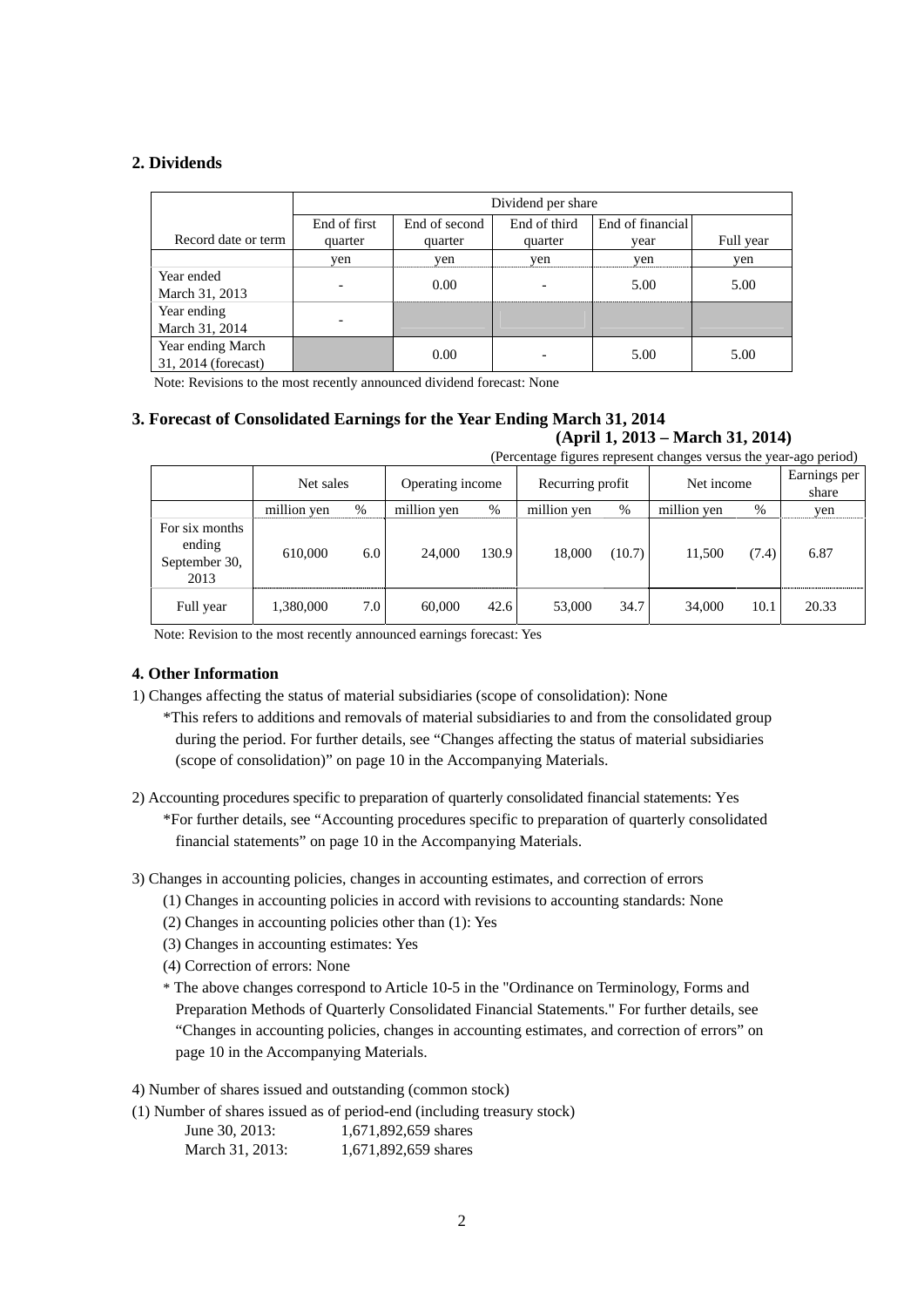| (2) Number of shares held in treasury as of period-end |                   |
|--------------------------------------------------------|-------------------|
| June 30, 2013:                                         | 107.551 shares    |
| March 31, 2013:                                        | $100, 116$ shares |

| (3) Average number of shares during respective periods |                      |
|--------------------------------------------------------|----------------------|
| Three months ended June 30, 2013:                      | 1,671,787,906 shares |
| Three months ended June 30, 2012:                      | 1,671,813,479 shares |

### **Quarterly review status**

This report is exempt from the quarterly review of accounts conducted in accord with Japan's Financial Instruments and Exchange Act. As of this report's publication, the quarterly review of the quarterly financial results had not been completed.

### \* Appropriate Use of Financial Forecasts and Other Important Matters

#### Forward-Looking Statements

These materials contain various forward-looking statements and other forecasts regarding performance and other matters. Such statements are based on information available at the time of their preparation, and do not mean that the Company promises to achieve these figures. Actual results may differ from those expressed or implied by forward-looking statements due to a range of factors. For assumptions underlying earnings forecasts and other information regarding the use of such forecasts, refer to "Consolidated earnings outlook" on page 9 in the Accompanying Materials.

#### *How to Obtain Supplementary Briefing Material on Quarterly Financial Results and Details of the Quarterly Financial Results Briefing*

The Company plans to conduct a briefing for institutional investors and analysts on Thursday August 1, 2013, and to post the briefing material on quarterly financial results to be used for the briefing on TDnet and the Company's website simultaneously with the announcement of financial results.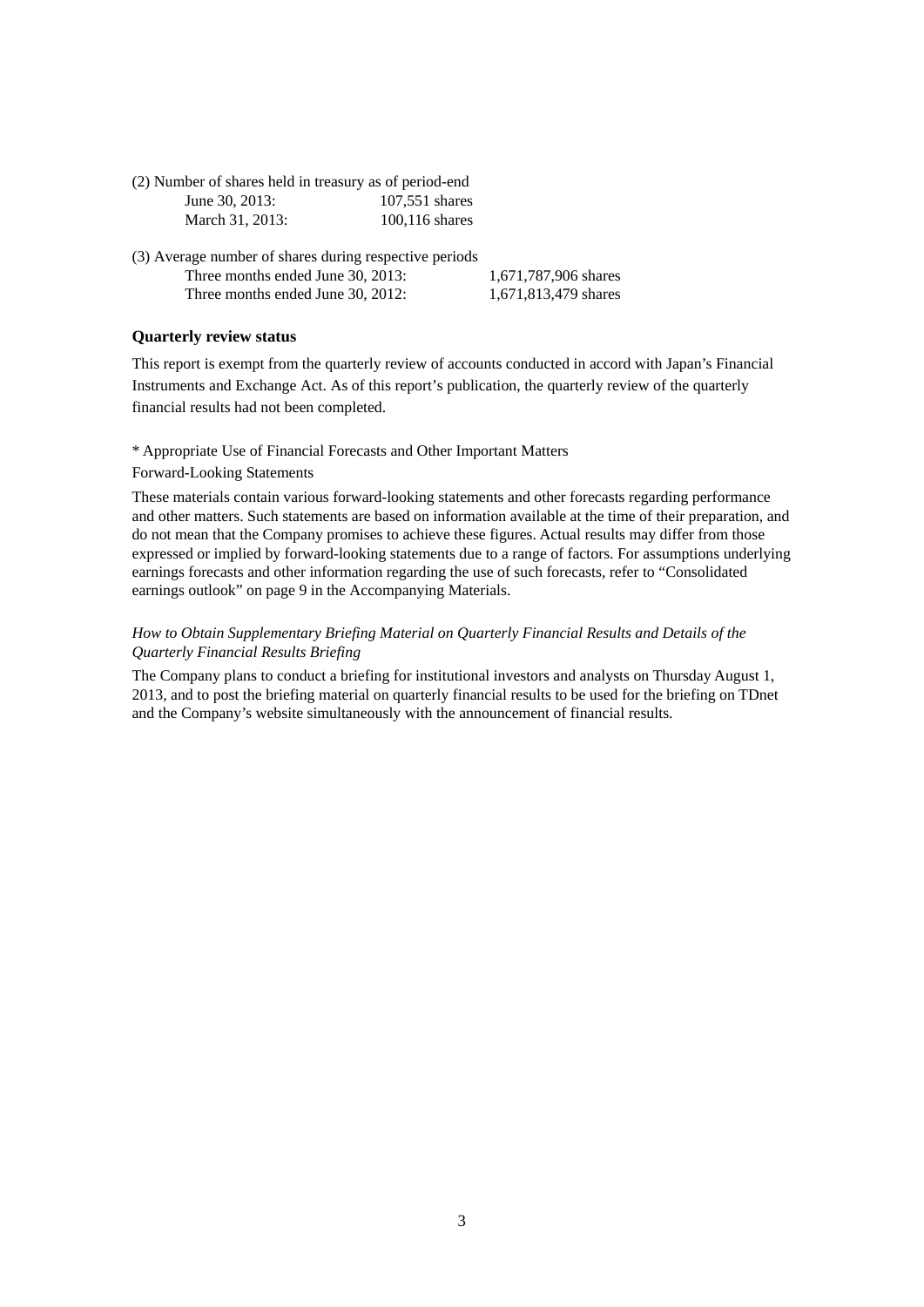# **Accompanying Materials – Contents**

| 1. Qualitative Information and Financial Statements                                              | 5  |
|--------------------------------------------------------------------------------------------------|----|
| (1) Consolidated operating results                                                               | 5  |
| (2) Consolidated financial position                                                              | 8  |
| (3) Consolidated earnings outlook                                                                | 9  |
| 2. Summary Information (Notes)                                                                   | 10 |
| (1) Changes affecting the status of material subsidiaries (scope of consolidation)               | 10 |
| (2) Accounting procedures specific to preparation of quarterly consolidated financial statements | 10 |
| (3) Changes in accounting policies, changes in accounting estimates, and correction of errors    | 10 |
| 3. Consolidated Financial Statements                                                             | 14 |
| (1) Consolidated balance sheets                                                                  | 14 |
| (2) Consolidated statements of income and comprehensive income                                   | 16 |
| (Consolidated statements of income for the three months ended June 30, 2013)                     | 16 |
| (Consolidated statements of comprehensive income for the three months ended June 30, 2013)       | 16 |
| (3) Notes on financial statements                                                                | 17 |
| (Notes on the going-concern assumption)                                                          | 17 |
| (Notes on significant changes in the amount of shareholders' equity)                             | 17 |
| (Segment information and others)                                                                 | 17 |
| 4. Supplementary Information                                                                     | 20 |
| (1) Consolidated cash flow statements (condensed)                                                | 20 |
| (2) Orders and sales (consolidated)                                                              | 20 |
| (3) Net sales by geographic area (consolidated)                                                  | 21 |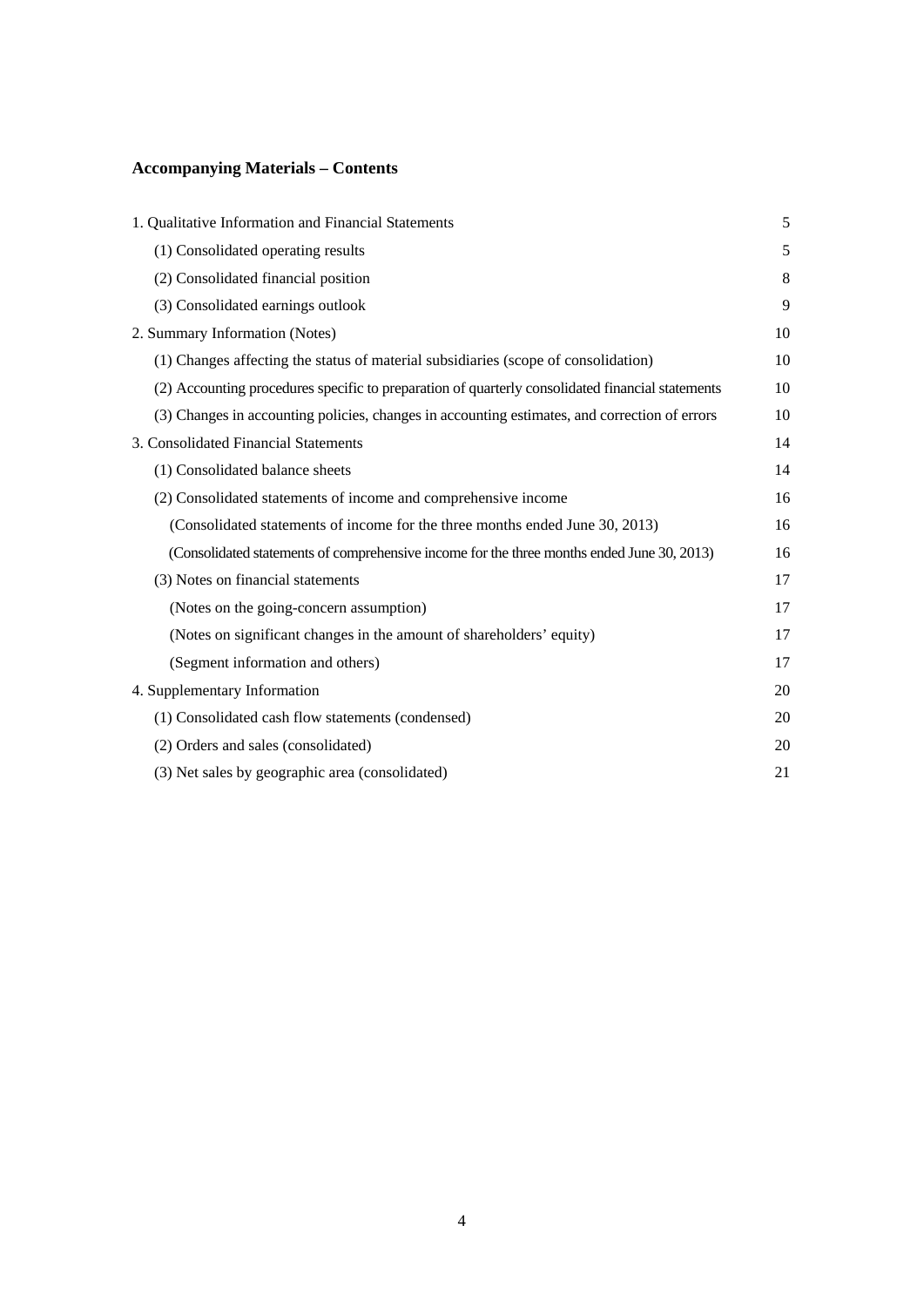#### **1. Qualitative Information and Financial Statements**

#### **(1) Consolidated operating results**

In the first quarter of the fiscal year ending March 31, 2014, global economic growth remained generally subdued. Although there were signs of recovery, including improvement in the US labor market and energy-related demand stemming from the US shale gas revolution, the European economy remained beset by concerns about the debt crises in some countries. Meanwhile, developments in emerging market economies, most notably China, also required close monitoring.

The Japanese economy grew at a moderate pace, driven largely by increased public investment fueled by a timely fiscal action coupled with improvement in the export environment in the wake of yen depreciation. Going forward, policy effects from the government's growth strategy is expected to effectuate growth in private capital investment and household incomes, leading to a stable economic growth.

Amid such an economic environment, the Group achieved growth in overall orders received in the first quarter despite a decrease in orders in several segments, including Plant & Infrastructure. First-quarter order growth was spearheaded by the Rolling Stock and Aerospace segments. First-quarter sales were roughly unchanged year on year on the whole. The Precision Machinery segment's sales declined amid China's economic slowdown. The Gas Turbine & Machinery segment likewise experienced a sales decline. However, these sales declines were negated by sales growth in the Motorcycle & Engine, Aerospace, and other segments. Overall operating income increased sharply even though there were declines in several segments, including Precision Machinery and Gas Turbines & Machinery. These declines were outweighed by operating income growth or reduced operating losses in the Aerospace, Ship & Offshore Structure, and Motorcycle & Engine segments, among others.

The Group's first-quarter consolidated orders received increased ¥11.5 billion year on year to ¥283.1 billion. Consolidated net sales totaled ¥282.5 billion, a ¥1.0 billion year-on-year decrease. Consolidated operating income was up ¥10.0 billion year on year to ¥16.7 billion, but consolidated recurring profit declined ¥2.3 billion year on year to ¥9.4 billion, largely as a result of deterioration of gain and loss on foreign exchange. Consolidated net income also decreased, down ¥1.5 billion year on year to ¥4.4 billion.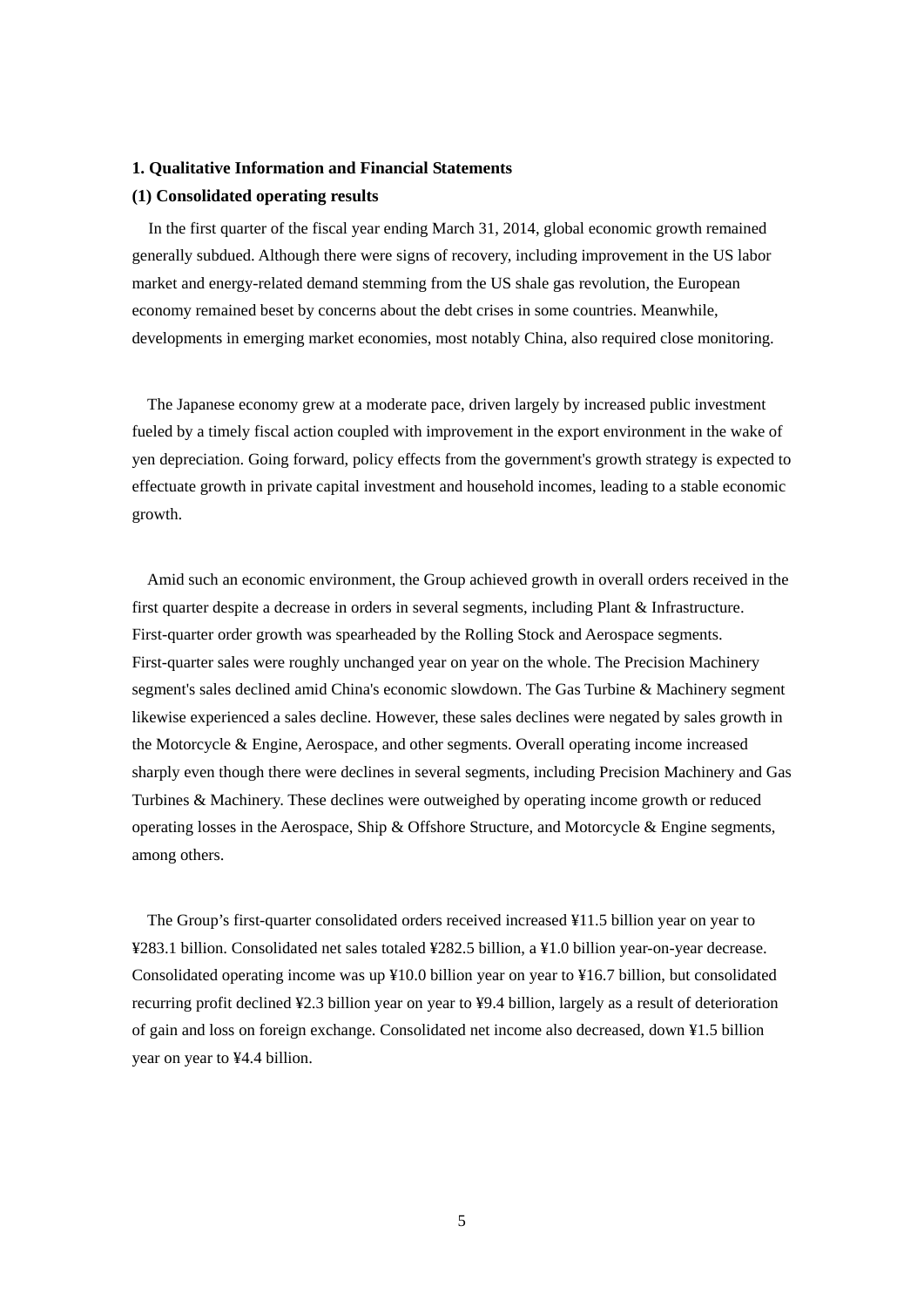First-quarter consolidated operating performance is summarized by segment below.

## **Segment Information**

Segment net sales, operating income, and orders received (billions of yen)

|                           |            | Orders received |                          |           |       |                               |  |
|---------------------------|------------|-----------------|--------------------------|-----------|-------|-------------------------------|--|
|                           | 2012       |                 |                          | 2013      |       | Three months ended<br>June 30 |  |
|                           | <b>Net</b> | Operating       | <b>Net</b>               | Operating |       |                               |  |
| Segment                   | sales      | income          | sales                    | income    | 2012  | 2013                          |  |
| Ship & Offshore Structure | 22.7       | (0.6)           | 21.0                     | 3.3       | 30.3  | 27.1                          |  |
| <b>Rolling Stock</b>      | 28.8       | 0.1             | 30.5                     | 1.9       | 25.3  | 35.0                          |  |
| Aerospace                 | 49.6       | 0.8             | 55.6                     | 7.5       | 34.4  | 41.5                          |  |
| Gas Turbine & Machinery   | 45.3       | 2.6             | 36.4                     | 0.8       | 32.5  | 35.6                          |  |
| Plant & Infrastructure    | 19.8       | 0.1             | 16.7                     | (0.6)     | 37.1  | 16.6                          |  |
| Motorcycle & Engine       | 53.4       | (0.3)           | 67.4                     | 2.4       | 53.4  | 67.4                          |  |
| Precision Machinery       | 36.1       | 3.9             | 25.1                     | 1.5       | 28.6  | 29.8                          |  |
| Other                     | 27.6       | 0.5             | 29.4                     | 0.3       | 29.6  | 29.6                          |  |
| Adjustments               |            | (0.7)           | $\overline{\phantom{a}}$ | (0.7)     |       |                               |  |
| Total                     | 283.5      | 6.7             | 282.5                    | 16.7      | 271.5 | 283.1                         |  |

Notes: 1. Net sales include only sales to external customers.

2. A change in the accounting treatment of aircraft engine components reduced the Gas Turbine & Machinery segment's first-quarter sales and orders received by ¥7.3 billion and ¥7.1 billion, respectively, relative to what they would have been in the absence of the change. The change had no effect on income.

#### **Ship & Offshore Structure**

Consolidated orders received declined ¥3.1 billion year on year to ¥27.1 billion as the segment booked two newbuild (e.g., LNG carrier) orders, down from three in the year-earlier quarter.

Consolidated net sales decreased ¥1.6 billion year on year to ¥21.0 billion as growth in newbuild sales of LPG carriers was overshadowed by a decline in newbuild sales of other vessels, most notably handymax bulk carriers.

Despite the sales decline, the segment earned consolidated operating income of ¥3.3 billion, a ¥4.0 billion improvement from the year-earlier quarter, largely by virtue of yen depreciation and reversal of reserves for losses on construction contracts in response to the yen's depreciation.

#### **Rolling Stock**

Consolidated orders received grew ¥9.6 billion to ¥35.0 billion, largely as a result of subway car orders from the Washington Metropolitan Area Transit Authority and Sapporo City Transportation Bureau.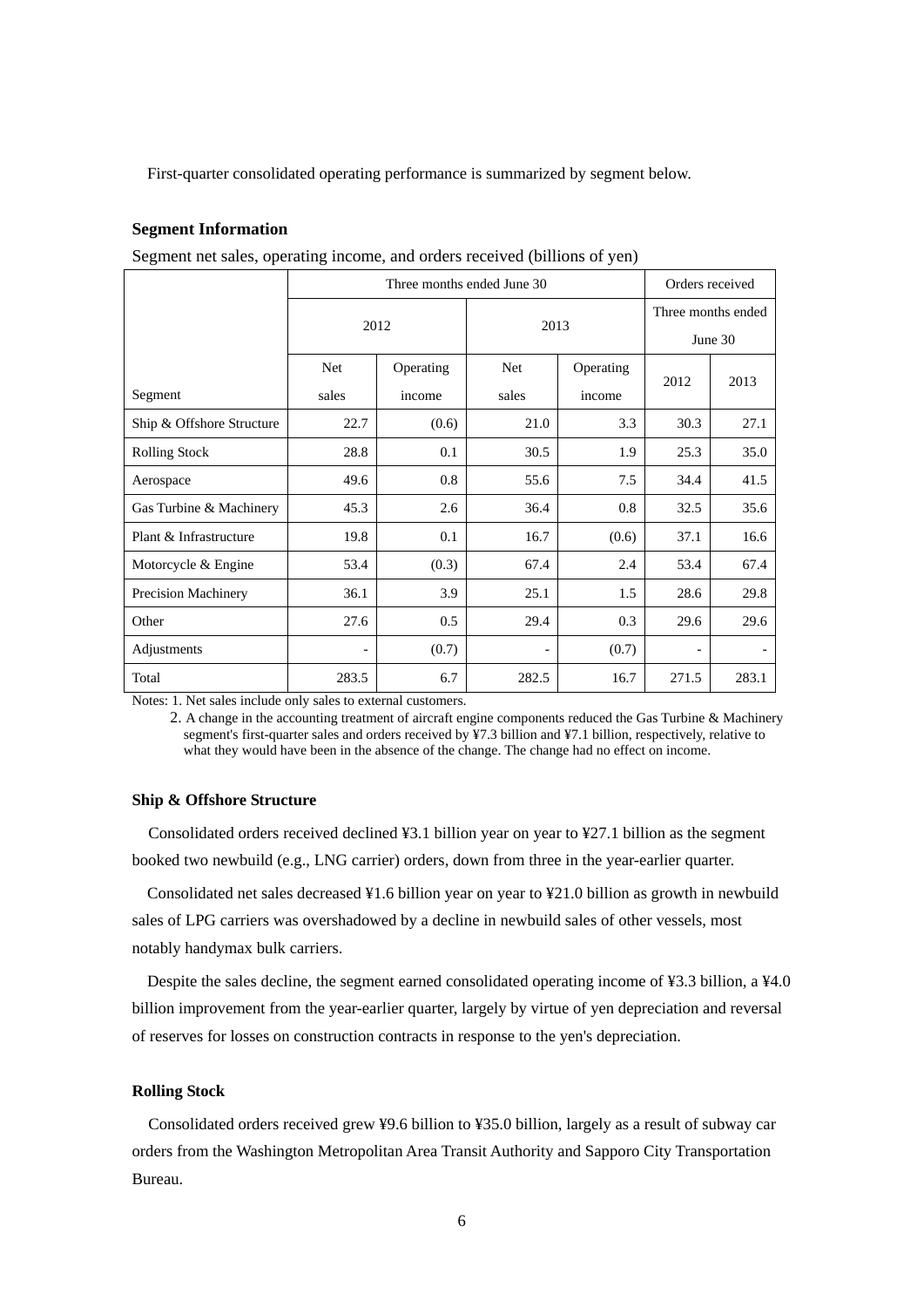Consolidated net sales increased ¥1.7 billion year on year to ¥30.5 billion as overseas sales to customers in Singapore, North America and elsewhere offset a decline in domestic sales.

Consolidated operating income increased ¥1.7 billion year on year to ¥1.9 billion, lifted by an increase in high-margin sales and yen depreciation.

#### **Aerospace**

Consolidated orders grew ¥7.1 billion year on year to ¥41.5 billion. The increase was attributable to growth in orders for components for the Boeing 777 and 787.

Consolidated net sales increased ¥6.0 billion year on year to ¥55.6 billion, largely as a result of growth in Boeing 777 and 787 component sales coupled with steady sales to Japan's Ministry of Defense.

Consolidated operating income showed a sharp ¥6.6 billion increase year on year to ¥7.5 billion. Factors behind the increase, in addition to sales growth, included yen depreciation and reversal of reserves for losses on construction contracts in response to the yen's depreciation.

#### **Gas Turbine & Machinery**

Despite a change in accounting treatment of aircraft engine component orders, consolidated orders received increased ¥3.1 billion year on year to ¥35.6 billion, bolstered by growth in orders for hydropower systems.

Consolidated net sales decreased ¥8.9 billion year on year to ¥36.4 billion, due largely to a decline in sales of diesel engines for ships coupled with the change in accounting treatment of aircraft engine component sales.

Consolidated operating income declined ¥1.8 billion year on year to ¥0.8 billion in response to the sales decline and deterioration in profit margins, among other factors.

#### **Plant & Infrastructure**

Consolidated orders received totaled ¥16.6 billion, a ¥20.5 billion decrease from the year-earlier quarter, when the segment booked large overseas orders.

Consolidated net sales declined ¥3.1 billion year on year to ¥16.7 billion while sales of LNG storage tanks remained buoyant. The decline was chiefly due to decreases in conveyance equipment sales and large overseas contracts.

The sales decline, coupled with deterioration in profit margins, resulted in a consolidated operating loss of ¥0.6 billion, an ¥0.8 billion downturn from the year-earlier quarter's net income.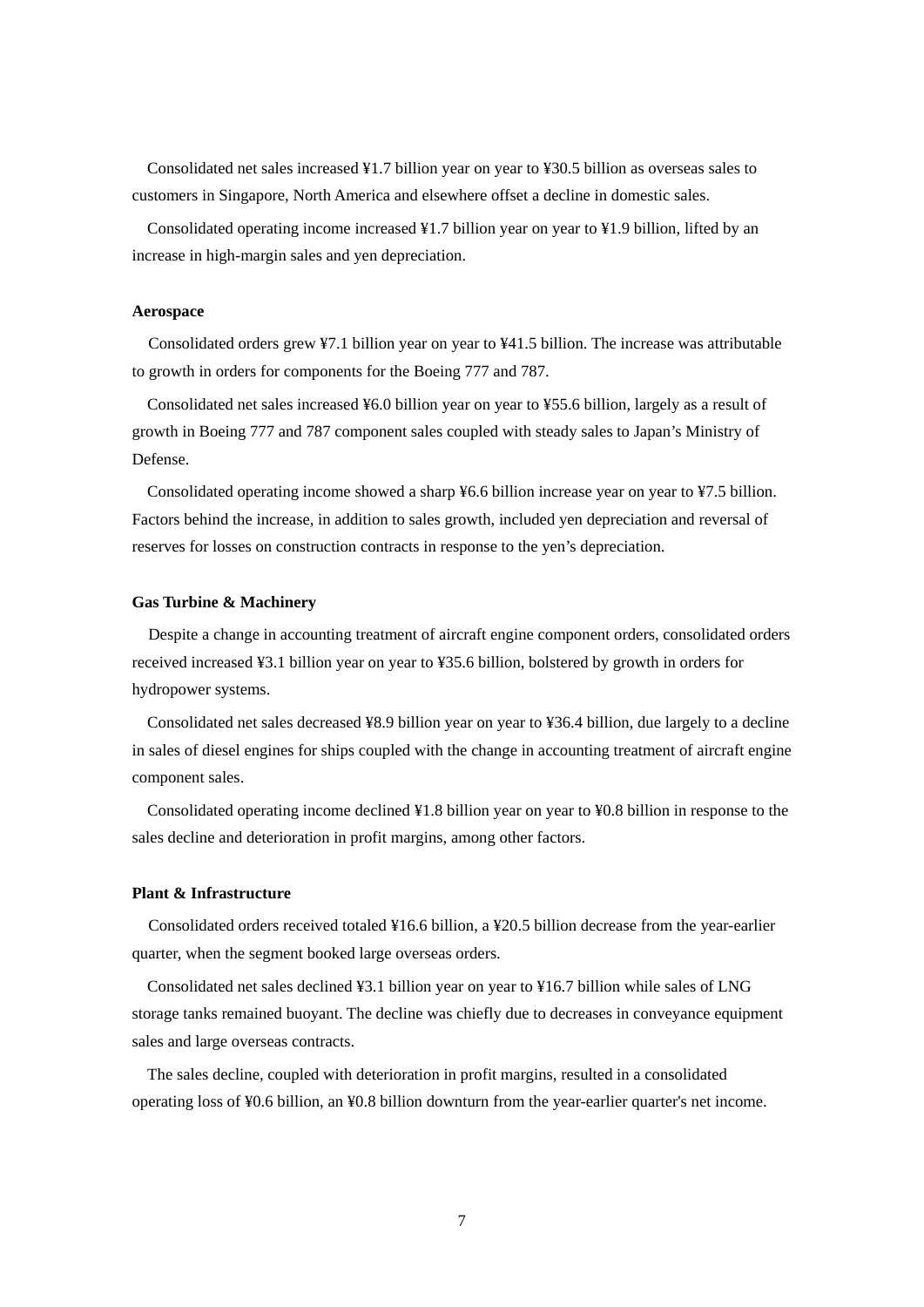#### **Motorcycle & Engine**

Consolidated net sales rose ¥14.0 billion year on year to ¥67.4 billion, boosted by motorcycle sales growth in the US and emerging-market economies, particularly Thailand and Indonesia.

Consolidated operating income totaled ¥2.4 billion, a ¥2.8 billion year-on-year improvement largely attributable to sales growth and improved profitability.

#### **Precision Machinery**

Consolidated orders received grew ¥1.2 billion year on year to ¥29.8 billion. The increase was largely a net result of growth in robot orders from overseas automobile manufacturers coupled with reduced demand for hydraulic equipment for construction machinery in emerging market economies, most notably China.

Consolidated net sales decreased ¥10.9 billion year on year to ¥25.1 billion, largely due to the decrease in emerging-market, particularly Chinese, demand for hydraulic equipment for construction machinery.

Consolidated operating income was down ¥2.4 billion year on year to ¥1.5 billion, largely in response to the sales decline.

### **Other Operations**

Consolidated net sales increased ¥1.8 billion yen year on year to ¥29.4 billion. Consolidated operating income decreased ¥0.2 billion year on year to ¥0.3 billion.

### **(2) Consolidated financial position**

At June 30, 2013, consolidated assets totaled ¥1,525.0 billion, a ¥58.7 billion increase of from March 31, 2013. The increase was chiefly attributable to inventory growth stemming from progress toward completion of construction jobs and capital investments that added to property, plant and equipment. Consolidated liabilities at June 30, 2013, were ¥1,199.3 billion, a ¥82.9 billion increase of from March 31, 2013. The increase was largely attributable to increases in commercial paper and other short-term borrowings and recognition of previously unrecognized retirement and severance benefit liabilities, partially offset by a reduction in notes and accounts payable-trade. Interest-bearing debt ended the first quarter at ¥521.1 billion, a ¥36.5 billion increase from March 31, 2013. Consolidated net assets at June 30, 2013, totaled ¥325.7 billion, a ¥24.1 billion decrease from March 31, 2013. The decrease was largely attributable to dividend payments and recognition of the previously unrecognized retirement and severance benefit liabilities, partially offset by first-quarter net income.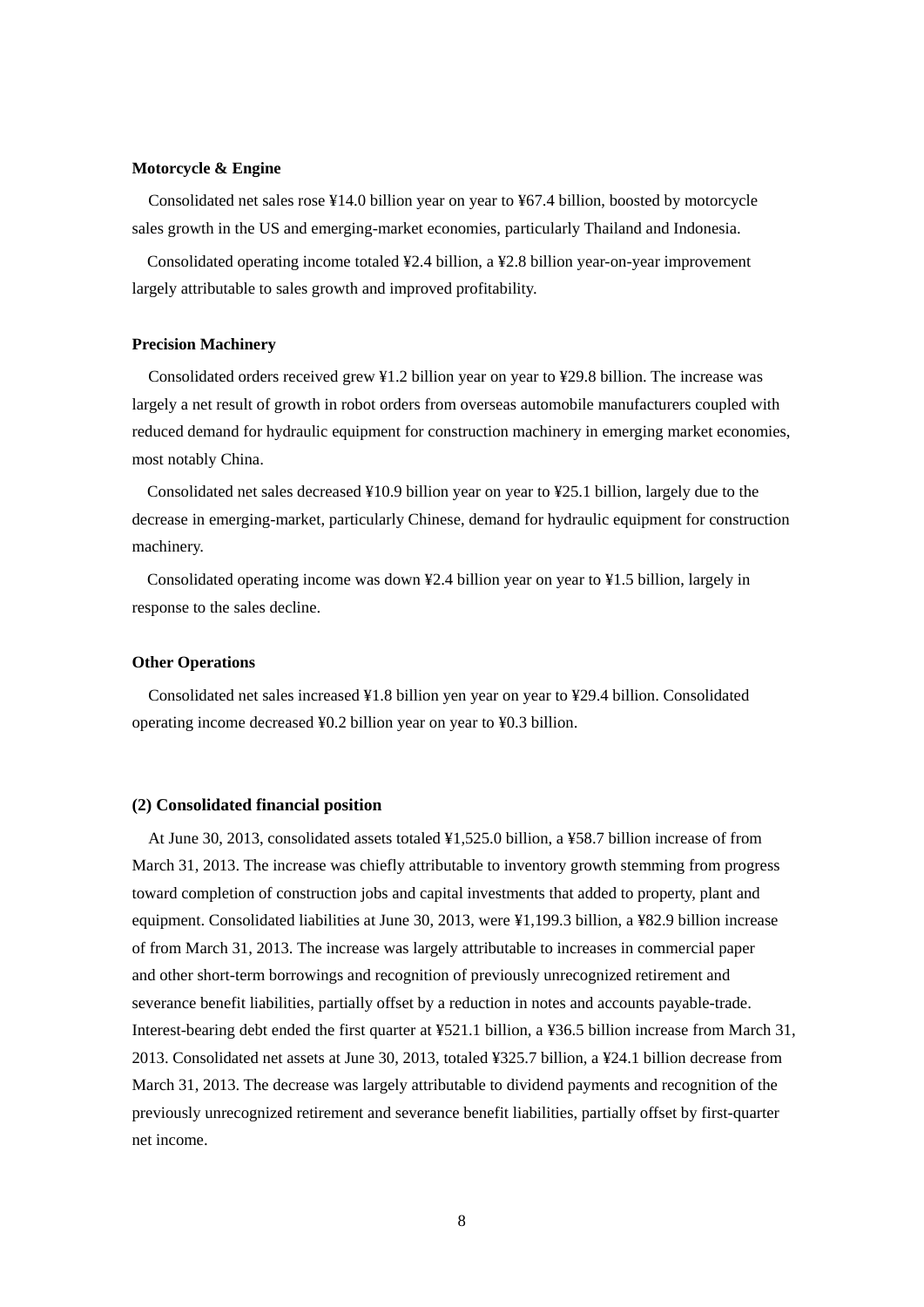#### **(3) Consolidated earnings outlook**

The Company has raised its consolidated operating income forecast for the first half of the fiscal year ending March 31, 2014, to ¥24.0 billion, a ¥4.0 billion increase from its initial forecast announced on April 25, 2013. It did so in response to its first-quarter results and first-quarter exchange rate movements that exceeded its initial assumptions. However, the exchange rate movements' effect on recurring profit is muted by currency hedging. The Company accordingly raised its first-half recurring profit forecast by only ¥1.0 billion to ¥18.0 billion. On the net profit line, the Company raised its initial first-half forecast by ¥0.5 billion to ¥11.5 billion. The Company has left its full-year earnings forecasts unchanged in light of global economic uncertainties.

The Company's earnings forecasts assume exchange rates of ¥95 to the US dollar and ¥120 to the euro.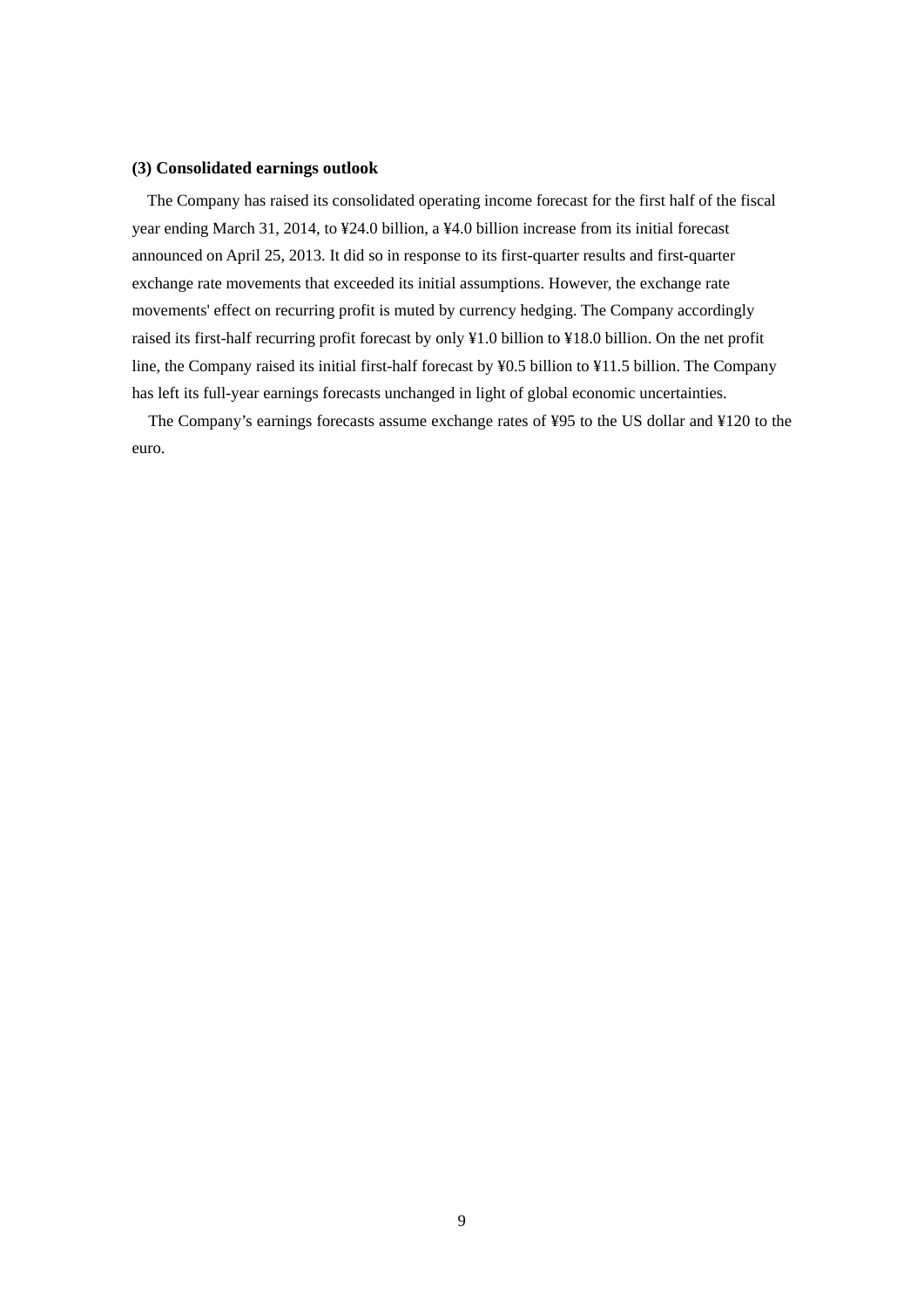#### **2. Summary Information (Notes)**

# **(1) Changes affecting the status of material subsidiaries (scope of consolidation)**  Not applicable

### **(2) Accounting procedures specific to preparation of quarterly consolidated financial statements**

The Company calculates tax expense by rationally estimating its effective tax rate after application of deferred-tax accounting to pretax net income for the fiscal year, which includes the first quarter under review, and multiplying quarterly pretax net income by said estimated effective tax rate. If unable to use the estimated effective tax rate, the Company calculates tax expense by multiplying the statutory effective tax rate by quarterly pretax net income adjusted to reflect material differences other than temporary differences.

Income taxes are reported inclusive of income tax adjustments.

# **(3) Changes in accounting policies, changes in accounting estimates, and correction of errors**

#### *Changes in depreciation method and depreciable lives*

The Company and its domestic consolidated subsidiaries have previously used the declining balance method to depreciate their property, plant and equipment (except for buildings (excluding fixtures) acquired on or after April 1, 1998, which have been depreciated by the straight line method). Effective from the first quarter of the fiscal year ending March 31, 2014, they have switched to using the straight line method for all property, plant and equipment.

In accord with *Kawasaki Business Vision 2020*, the Company and its consolidated subsidiaries actively conduct overseas operations ranging from production to sales while treating their domestic plants as development and production hubs where advanced technological capabilities are concentrated. Given this configuration, overseas capital investment is expected to become even more important than before.

As a result of the change in the depreciation method in response to such a change in the capital investment environment, Group production facilities are expected to operate stably. The economic benefits of capital investments will accordingly accrue evenly over time. The Company therefore decided that switching to the straight line method of depreciation would more accurately reflect the state of its operations from the standpoint of appropriately reporting quarterly and annual income and losses.

Additionally, the Company and its domestic consolidated subsidiaries have previously depreciated their machinery and tools based mainly on depreciable lives prescribed in the Corporation Tax Act. In conjunction with the change in depreciation method, they have revised their machinery and tools' depreciable lives effective from the first quarter of the fiscal year ending March 31, 2014. They did so based on a comprehensive reassessment of the machinery and tools' physical and economic lives,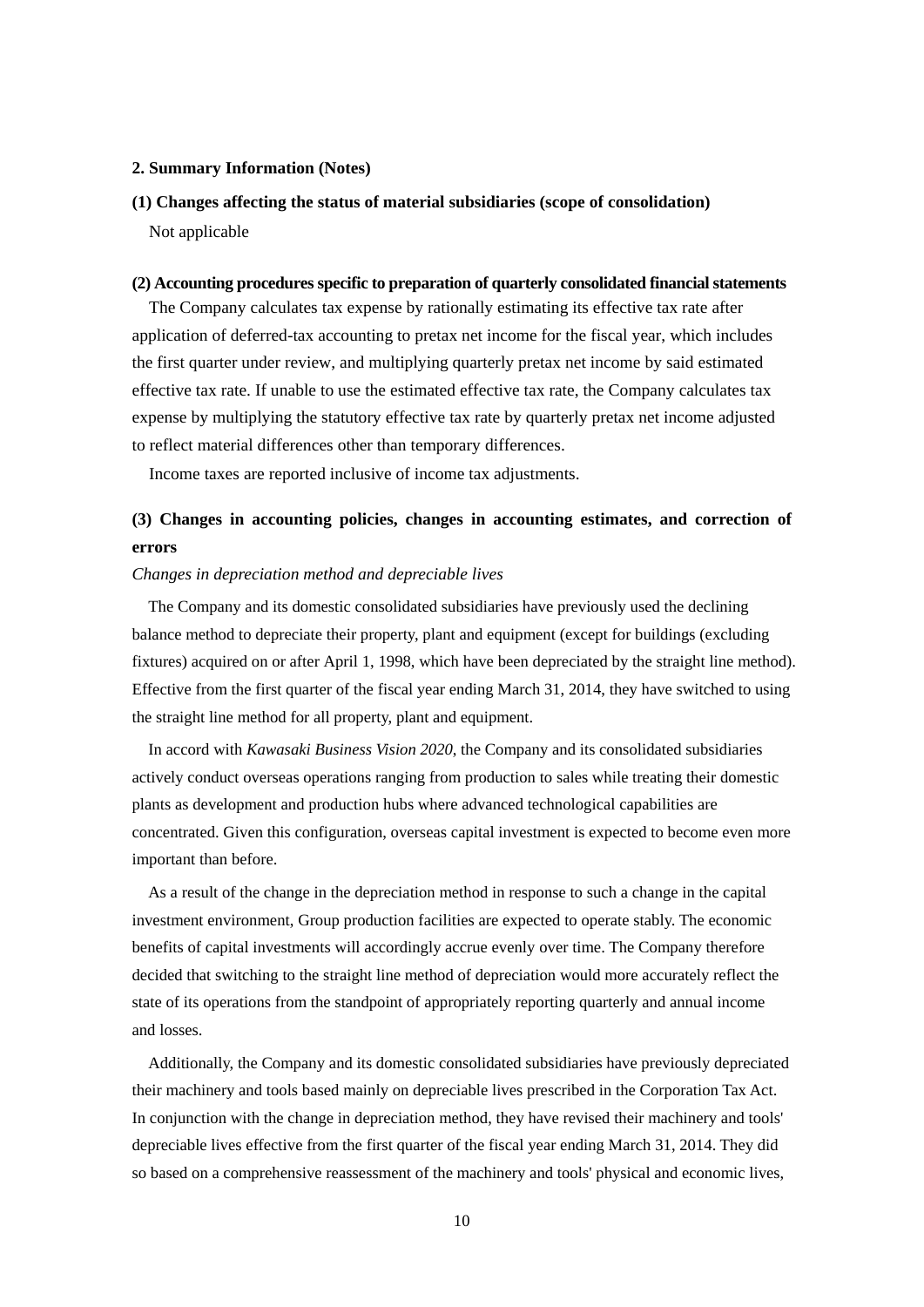taking into account various factors including product life spans and the risk of production process obsolescence.

As a result of these changes, first-quarter consolidated operating income, recurring profit, and income before income taxes and minority interests were ¥2,981 million higher than they would have been in the absence of the changes.

The impact of these changes on individual segments is disclosed below under "(3) Matters related to reportable segment changes" on page 18.

#### *Adoption of new accounting standard for retirement benefits*

Effective from the first quarter of the fiscal year ending March 31, 2014, the Company adopted the Accounting Standards Board of Japan's new Accounting Standard for Retirement Benefits (ASBJ Statement No. 26, May 17, 2012) and its accompanying implementation guidelines, "Guidance on Accounting Standard for Retirement Benefits" (ASBJ Guidance No. 25, May 17, 2012), both of which take effect from the start of the first fiscal year beginning on or after April 1, 2013. The Company has switched to recognizing the excess of retirement benefit obligations over pension assets as retirement and severance benefit liabilities and booked previously unrecognized actuarial losses and unrecognized prior service costs as retirement and severance benefit liabilities. Additionally, the Company revised its method of calculating retirement benefit obligations and service costs and changed its method of attributing projected retirement and severance benefit obligations to accounting periods from a straight line basis to a benefit formula basis.

When recognizing a retirement benefit liability in the amount of the excess of retirement benefit obligations over pension assets as of the start of the first quarter of the fiscal year ending March 31, 2014, the Company debited accumulated other comprehensive income's cumulative adjustment for retirement benefits to reflect recognition of the liability in accord with the transitional measures provided in Paragraph 37 of the Accounting Standard for Retirement Benefits. The Company also debited its capital surplus account as of beginning of the first quarter of the fiscal year ending March 31, 2014, to reflect the effect of the change in its method of calculating retirement benefit obligations and service costs.

These debits reduced accumulated other comprehensive income and capital surplus as of the beginning of the first quarter of the fiscal year ending March 31, 2014, by ¥20,389 million and ¥11,125 million, respectively. The effect on income is minimal.

#### *Treatment of FIA*

When the Company's main partners sell jet engines to airlines, the airlines demand a type of discount called fleet introductory assistance (FIA). The Company is charged a share of this FIA in proportion to its involvement in projects. The Company has previously included these FIA charges in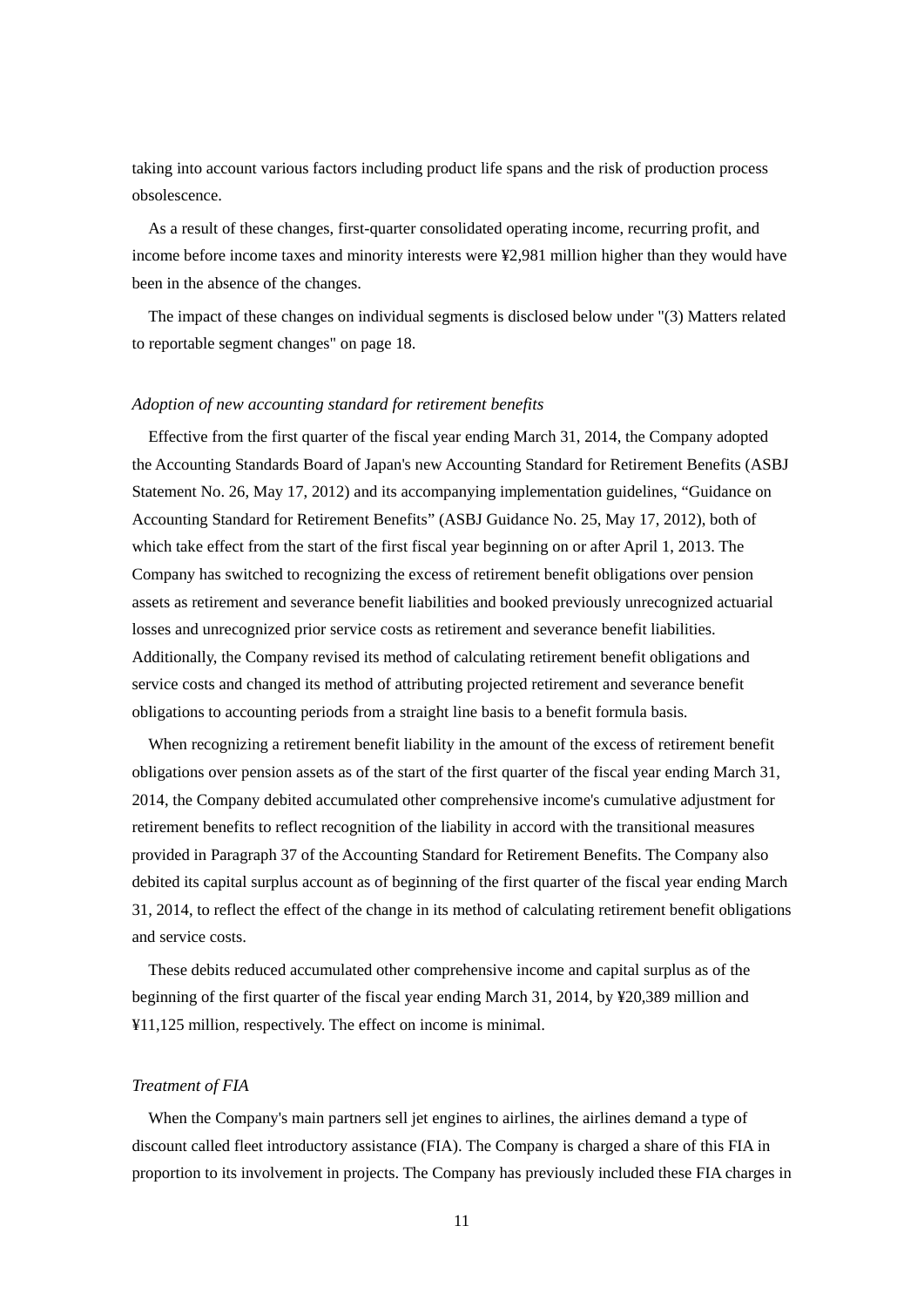cost of sales. Effective from the first quarter of the fiscal year ending March 31, 2014, the Company has switched to reporting FIA charges as a deduction from sales.

After reassessing its FIA transactions in light of the Japanese Institute of Certified Public Accountants' Accounting Practice Committee Research Report No. 13, "Research Report on Revenue Recognition in Japan (Interim Report)," issued in July 2009, the Company decided that this revised treatment results in a more appropriate presentation of its operating performance.

The Company deducted FIA charges from sales in the first quarter of the fiscal year ending March 31, 2014, and because the impact of this accounting policy change on the consolidated financial statements as a whole is minimal, the Company did not apply the change retrospectively.

The change reduced both first-quarter sales and cost of sales by ¥7,321 million, relative to what they would have been in the absence of the change, but it had no effect on operating income, recurring profit, or income before income taxes and minority interests.

The impact of the change on segment results is disclosed below under "(3) Matters related to reportable segment changes" on page 18.

### *Treatment of specialized jigs and tools for civilian aircraft*

The Company and some of its consolidated subsidiaries have reclassified jigs and tools used in the Aerospace segment's civilian aircraft manufacturing operations from inventory (work in process) to property, plant and equipment as a result of a reassessment of these jigs and tools' balance sheet classification in light of their growing size and functionality.

The Company and its applicable consolidated subsidiaries reclassified the jigs and tools as of the previous fiscal year-end and carried the revised asset balances over as beginning balances for the first quarter of the fiscal year ending March 31, 2014. Since the impact of the reclassification on the consolidated financial statements as a whole is minimal, they did not apply the reclassification retrospectively.

The reclassification reduced work in process as of the beginning of the first quarter of the fiscal year ending March 31, 2014, by ¥26,781 million and increased property, plant and equipment and intangible assets by ¥26,555 million and ¥226 million relative to what they would have been in the absence of the reclassification.

Previously, the specialized jigs and tools' book value was transferred from work in process to cost of sales upon the sale of the aircraft components for which the jigs and tools were used. From now on, the jigs and tools will be depreciated as fixed assets and their depreciation will be allocated between cost of sales and work in process. The impact of this change on earnings is minimal.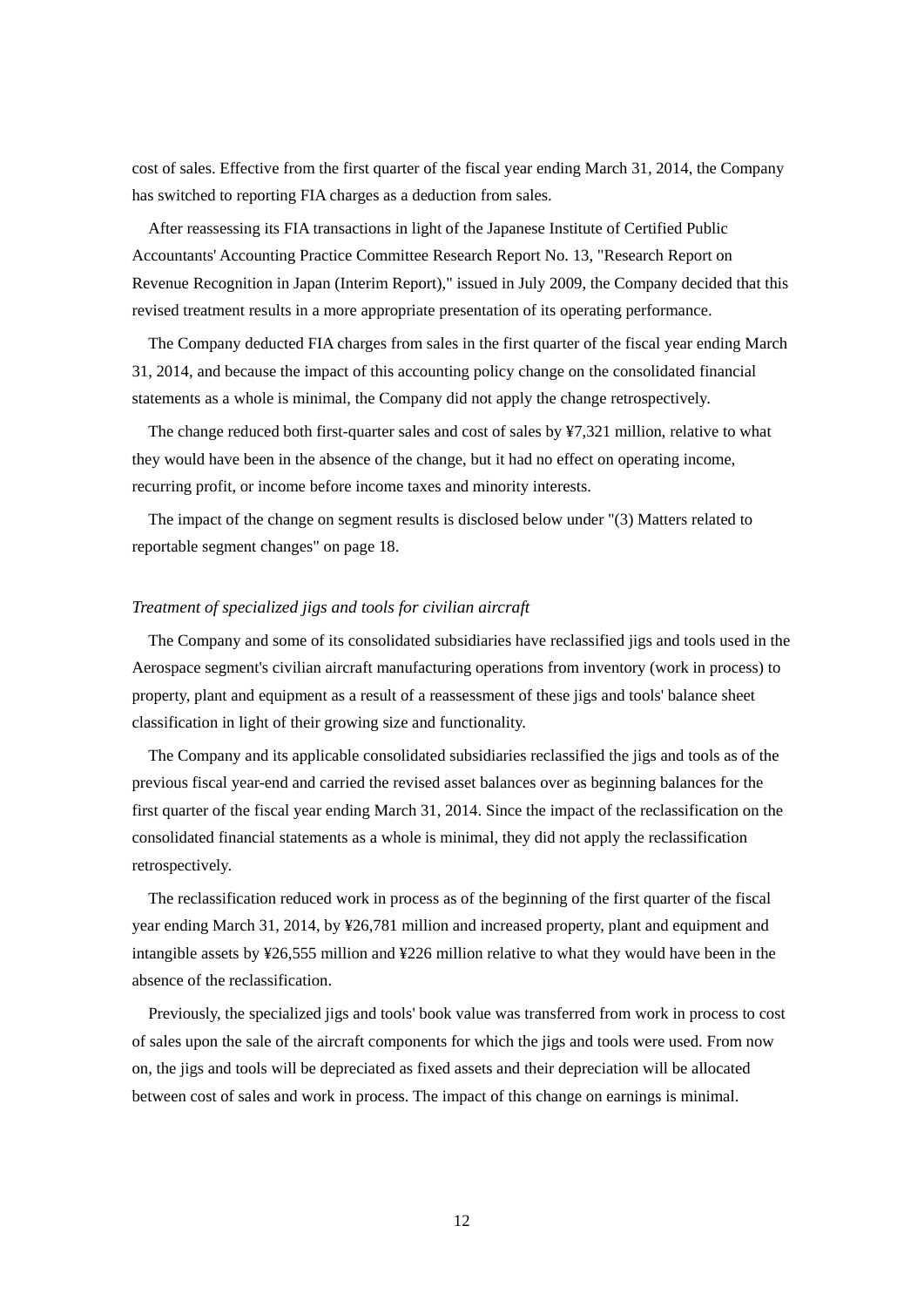### *Treatment of subsidies related to aircraft development*

In developing aircraft and jet engines, the Company receives development-related subsidies pursuant to the Aircraft Industry Promotion Act. The Company previously placed priority on the subsidy transactions' legal form by recognizing the subsidies as revenue received in consideration for development deliverables, charging the revenues' corresponding development expenses to cost of sales, and recognizing projected future obligations related to the subsidies as warranty obligations. From the first quarter of the fiscal year ending March 31, 2014, the Company is placing more priority on the subsidy transactions' economic substance and has revised its accounting treatment accordingly. Specifically, the Company no longer recognizes the subsidies as revenue and, on its balance sheet, it now recognizes projected future obligations as liabilities and capitalizes development expenses as inventory.

After reassessing the subsidy transactions by placing priority on their substance in light of the Japanese Institute of Certified Public Accountants' Accounting Practice Committee Research Report No. 13, "Research Report on Revenue Recognition in Japan (Interim Report)", issued in July 2009, the Company decided that this revised treatment results in a more appropriate presentation of its operating performance and financial condition.

At the end of the first quarter of the fiscal year ending March 31, 2014, the Company capitalized the development expenses as inventory and recognized a liability as described above. Since the impact of these changes on the consolidated financial statements as a whole is minimal, the Company did not apply the changes retrospectively. The impact of the changes on earnings is minimal.

As a result, the work in process, accounts payable-other and long-term accounts payable-other balance at the end of the first quarter of the fiscal year ending March 31, 2014 increased by ¥15,624 million, ¥988 million and ¥14,636 million, respectively. The impact of the changes on earnings was minimal.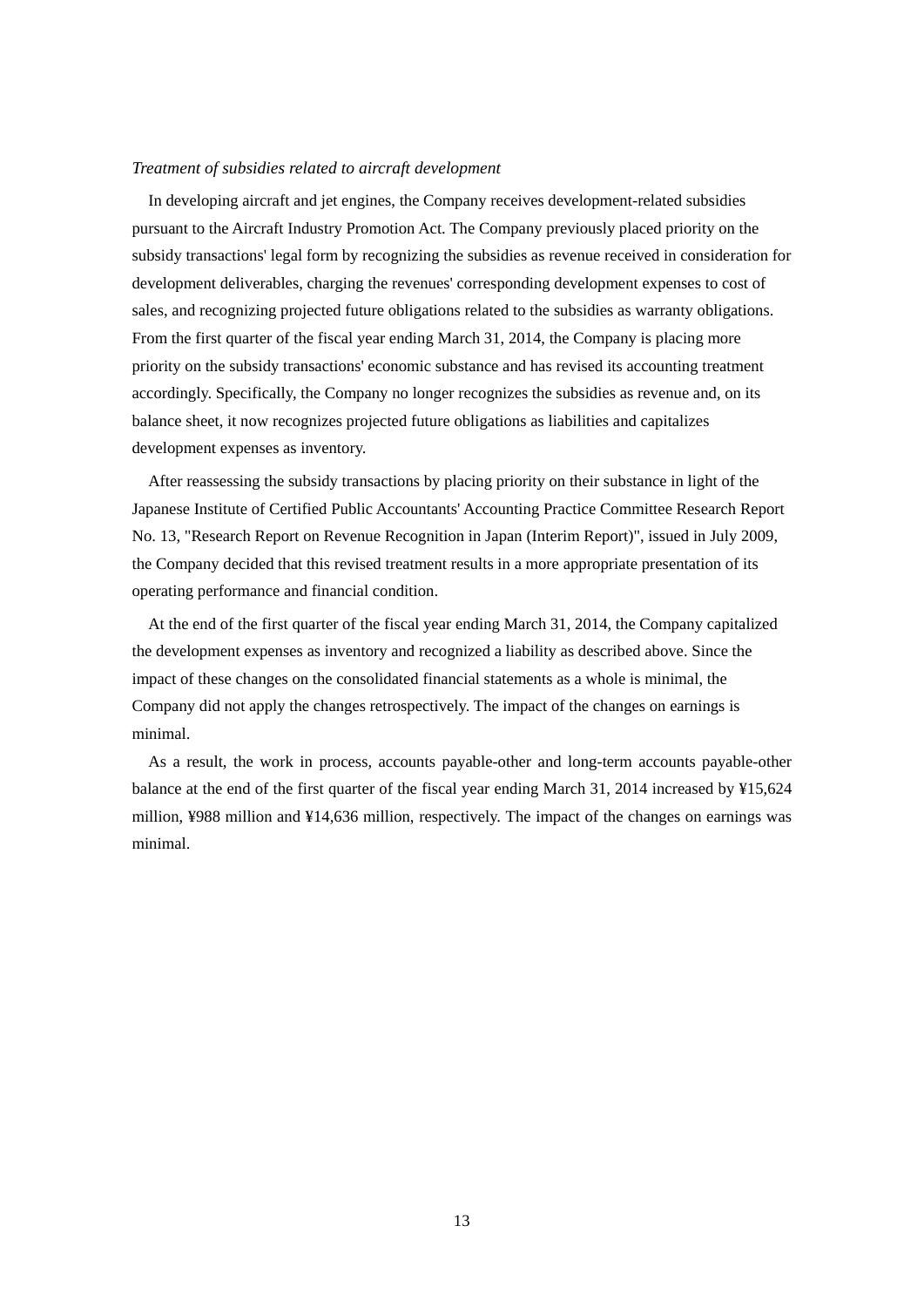## **3. Consolidated Financial Statements**

# **(1) Consolidated balance sheets**

|                                                | Millions of yen |                    |  |  |
|------------------------------------------------|-----------------|--------------------|--|--|
|                                                | As of           | Three months ended |  |  |
|                                                | March 31, 2013  | June 30, 2013      |  |  |
| <b>Assets</b>                                  |                 |                    |  |  |
| Current assets                                 |                 |                    |  |  |
| Cash on hand and in banks                      | 38,525          | 38,824             |  |  |
| Trade receivables                              | 432,649         | 400,909            |  |  |
| Merchandise and finished products              | 61,446          | 64,177             |  |  |
| Work in process                                | 311,107         | 326,807            |  |  |
| Raw materials and supplies                     | 87,551          | 88,422             |  |  |
| Other current assets                           | 88,319          | 99,752             |  |  |
| Allowance for doubtful receivables             | (2,785)         | (3, 141)           |  |  |
| Total current assets                           | 1,016,813       | 1,015,752          |  |  |
| <b>Fixed assets</b>                            |                 |                    |  |  |
| Net property, plant and equipment              | 305,792         | 343,875            |  |  |
| Intangible assets                              | 19,446          | 19,102             |  |  |
| Investments and other assets                   |                 |                    |  |  |
| Other                                          | 125,172         | 147,283            |  |  |
| Allowance for doubtful receivables             | (936)           | (942)              |  |  |
| Total investments and other assets             | 124,236         | 146,340            |  |  |
| Total fixed assets                             | 449,476         | 509,319            |  |  |
| <b>Total assets</b>                            | 1,466,290       | 1,525,071          |  |  |
| <b>Liabilities</b>                             |                 |                    |  |  |
| <b>Current liabilities</b>                     |                 |                    |  |  |
| Trade payables                                 | 281,062         | 251,487            |  |  |
| Short-term debt                                | 213,510         | 281,416            |  |  |
| Income taxes payable                           | 3,756           | 3,532              |  |  |
| Accrued bonuses                                | 20,060          | 22,587             |  |  |
| Provision for losses on construction contracts | 18,719          | 10,707             |  |  |
| Other provisions                               | 6,194           | 7,207              |  |  |
| Advances from customers                        | 108,213         | 130,272            |  |  |
| Other                                          | 131,022         | 139,662            |  |  |
| Total current liabilities                      | 782,540         | 846,874            |  |  |
| Long-term liabilities                          |                 |                    |  |  |
| Bonds payable                                  | 70,000          | 70,000             |  |  |
| Long-term debt                                 | 184,362         | 142,201            |  |  |
| Employees' retirement and severance benefits   | 62,300          |                    |  |  |
| Other provisions                               | 5,082           | 4,721              |  |  |
| Net defined benefit liability                  |                 | 106,491            |  |  |
| Other                                          | 12,123          | 29,020             |  |  |
| Total long-term liabilities                    | 333,868         | 352,435            |  |  |
| <b>Total liabilities</b>                       | 1,116,409       | 1,199,310          |  |  |
|                                                |                 |                    |  |  |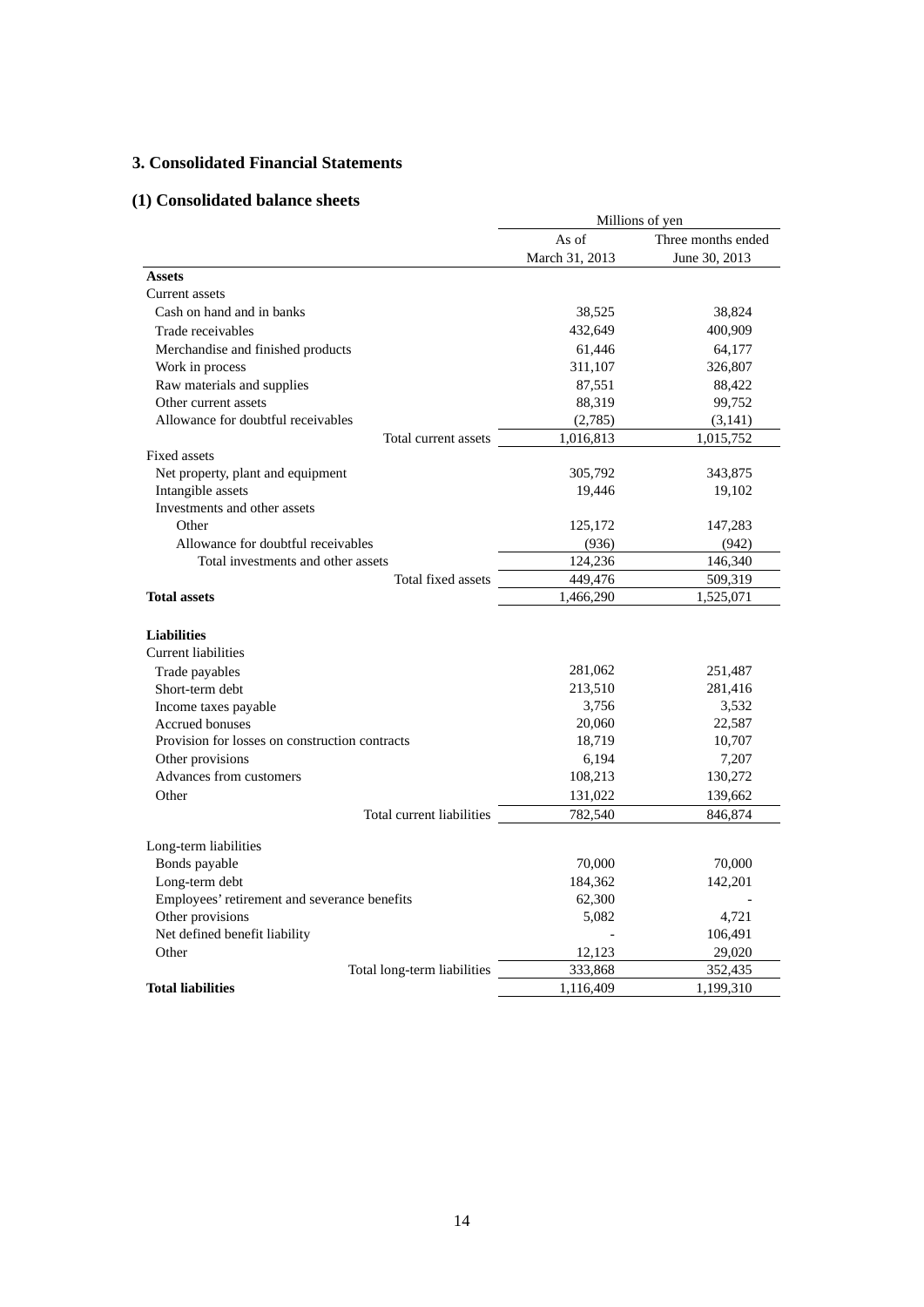| <b>Net assets</b>                                       |           |           |
|---------------------------------------------------------|-----------|-----------|
| Shareholders' equity                                    |           |           |
| Common stock                                            | 104,484   | 104,484   |
| Capital surplus                                         | 54.393    | 54.393    |
| Retained earnings                                       | 198,528   | 183,403   |
| Treasury stock                                          | (27)      | (29)      |
| Total shareholders' equity                              | 357,379   | 342,252   |
| Accumulated other comprehensive income                  |           |           |
| Net unrealized gains (losses) on securities, net of tax | 4,524     | 4,950     |
| Deferred gains (losses) on hedges                       | (5,998)   | (6,150)   |
| Foreign currency translation adjustment                 | (17,665)  | (6,907)   |
| Remeasurements of defined benefit plans                 |           | (20, 146) |
| Total accumulated other comprehensive income            | (19, 139) | (28, 253) |
| Minority interests                                      | 11,641    | 11,763    |
| <b>Total net assets</b>                                 | 349,881   | 325,761   |
| <b>Total net assets and liabilities</b>                 | 1,466,290 | 1,525,071 |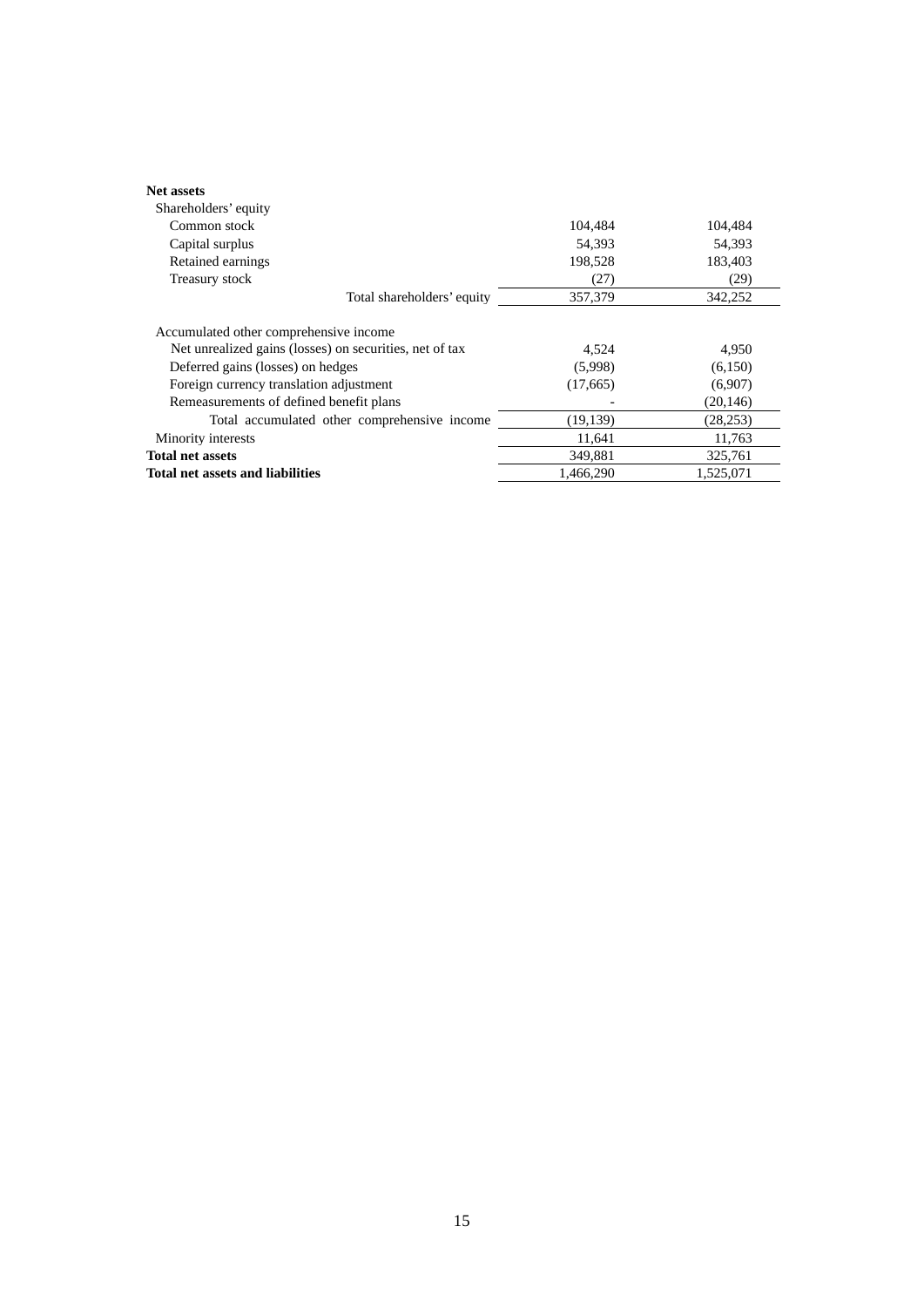# (**2) Consolidated statements of income and comprehensive income**

## **Consolidated statements of income**

|                                                                  | Millions of yen                     |                                     |
|------------------------------------------------------------------|-------------------------------------|-------------------------------------|
|                                                                  | Three months ended<br>June 30, 2012 | Three months ended<br>June 30, 2013 |
| Net sales                                                        | 283,530                             | 282,509                             |
| Cost of sales                                                    | 240,094                             | 226,809                             |
| Gross profit                                                     | 43,435                              | 55,699                              |
| Selling, general and administrative expenses                     |                                     |                                     |
| Salaries and benefits                                            | 9,970                               | 10,840                              |
| R&D expenses                                                     | 8,190                               | 8,076                               |
| Provision for doubtful accounts                                  | 8                                   | 281                                 |
| Other                                                            | 18,524                              | 19,750                              |
| Total selling, general and administrative expenses               | 36,693                              | 38,947                              |
| Operating income (loss)                                          | 6.741                               | 16,752                              |
| Non-operating income                                             |                                     |                                     |
| Interest income                                                  | 419                                 | 252                                 |
| Dividend income                                                  | 264                                 | 216                                 |
| Equity in income of non-consolidated subsidiaries and affiliates | 2,296                               | 1,523                               |
| Foreign exchange gain, net                                       | 2,658                               |                                     |
| Other                                                            | 1,068                               | 627                                 |
| Total non-operating income                                       | 6,707                               | 2,619                               |
| Non-operating expenses                                           |                                     |                                     |
| Interest expense                                                 | 1,017                               | 1,030                               |
| Foreign exchange losses                                          |                                     | 7,993                               |
| Other                                                            | 704                                 | 947                                 |
| Total non-operating expenses                                     | 1,722                               | 9,971                               |
| Recurring profit (loss)                                          | 11,727                              | 9,400                               |
| Income (loss) before income taxes and minority interests         | 11,727                              | 9,400                               |
| Income taxes                                                     | 5,100                               | 4,588                               |
| Income before minority interests                                 | 6,626                               | 4,812                               |
| Minority interests in net income of consolidated subsidiaries    | 595                                 | 315                                 |
| Net income (loss)                                                | 6,030                               | 4,496                               |

## **Consolidated statements of comprehensive income**

| Consonuated statements of comprenensive income                                         | Millions of yen                     |                                     |  |
|----------------------------------------------------------------------------------------|-------------------------------------|-------------------------------------|--|
|                                                                                        | Three months ended<br>June 30, 2012 | Three months ended<br>June 30, 2013 |  |
| Income before minority interests                                                       | 6,626                               | 4,812                               |  |
| Other comprehensive income                                                             |                                     |                                     |  |
| Net unrealized gains (losses) on securities                                            | (1,203)                             | 388                                 |  |
| Deferred gains (losses) on hedges                                                      | 1,653                               | (182)                               |  |
| Foreign currency translation adjustment                                                | 340                                 | 6,630                               |  |
| Remeasurements of defined benefit plans                                                |                                     | 245                                 |  |
| Share of other comprehensive income of associates accounted<br>for using equity method | 1,469                               | 4,675                               |  |
| Total other comprehensive income                                                       | 2,260                               | 11,758                              |  |
| Comprehensive Income attributable to:                                                  | 8,886                               | 16,570                              |  |
| Owners of the parent company                                                           | 7,944                               | 15.736                              |  |
| Minority interests                                                                     | 942                                 | 834                                 |  |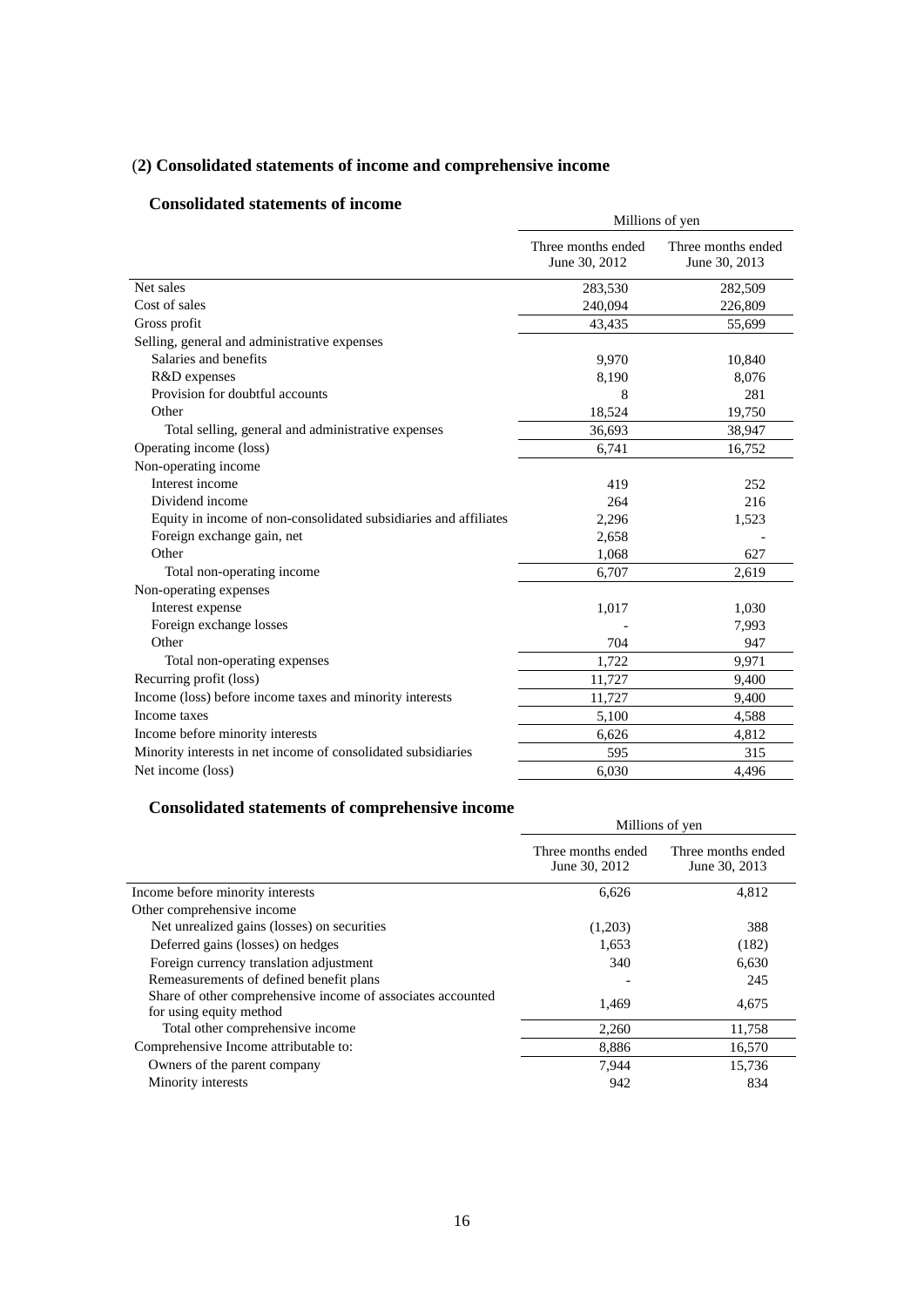### (**3) Notes on financial statements**

*Notes on the going-concern assumption* 

Not applicable

## *Notes on significant changes in the amount of shareholders' equity*

Not applicable

*Segment information and others Segment information* 

## 1. Three months ended June 30, 2012 (April 1, 2012 – June 30, 2012)

(1) Sales and income (loss) by reportable segment

|                           |                |                       |             | Millions of yen                       |
|---------------------------|----------------|-----------------------|-------------|---------------------------------------|
|                           | External sales | Intersegment<br>sales | Total sales | Operating<br>$inc\overline{o}$ (loss) |
| Ship & Offshore Structure | 22,712         | 290                   | 23,003      | (644)                                 |
| <b>Rolling Stock</b>      | 28,830         | 105                   | 28,935      | 146                                   |
| Aerospace                 | 49,614         | 708                   | 50,322      | 889                                   |
| Gas Turbine & Machinery   | 45,387         | 3,756                 | 49,143      | 2,676                                 |
| Plant & Infrastructure    | 19.840         | 3.079                 | 22,920      | 197                                   |
| Motorcycle & Engine       | 53,430         | 162                   | 53,592      | (347)                                 |
| Precision Machinery       | 36,101         | 2.763                 | 38,864      | 3,992                                 |
| Other                     | 27,613         | 7.959                 | 35,573      | 554                                   |
| Reportable segment total  | 283,530        | 18.825                | 302,355     | 7,466                                 |
| Adjustments*1             |                | (18, 825)             | (18, 825)   | (724)                                 |
| Consolidated total        | 283.530        |                       | 283.530     | 6.741                                 |

Notes: 1. Breakdown of adjustments:

| --                        | Millions of yen |
|---------------------------|-----------------|
| Income                    | Amount          |
| Intersegment transactions |                 |
| Corporate expenses*       |                 |
| Total                     |                 |

\*Corporate expenses mainly comprise general and administrative expenses not attributed to reportable segments.

2. Segment income adjustments are based on operating income reported on the consolidated statements of income for the corresponding period.

 (2) Impairment loss on fixed assets and goodwill by reportable segment Not applicable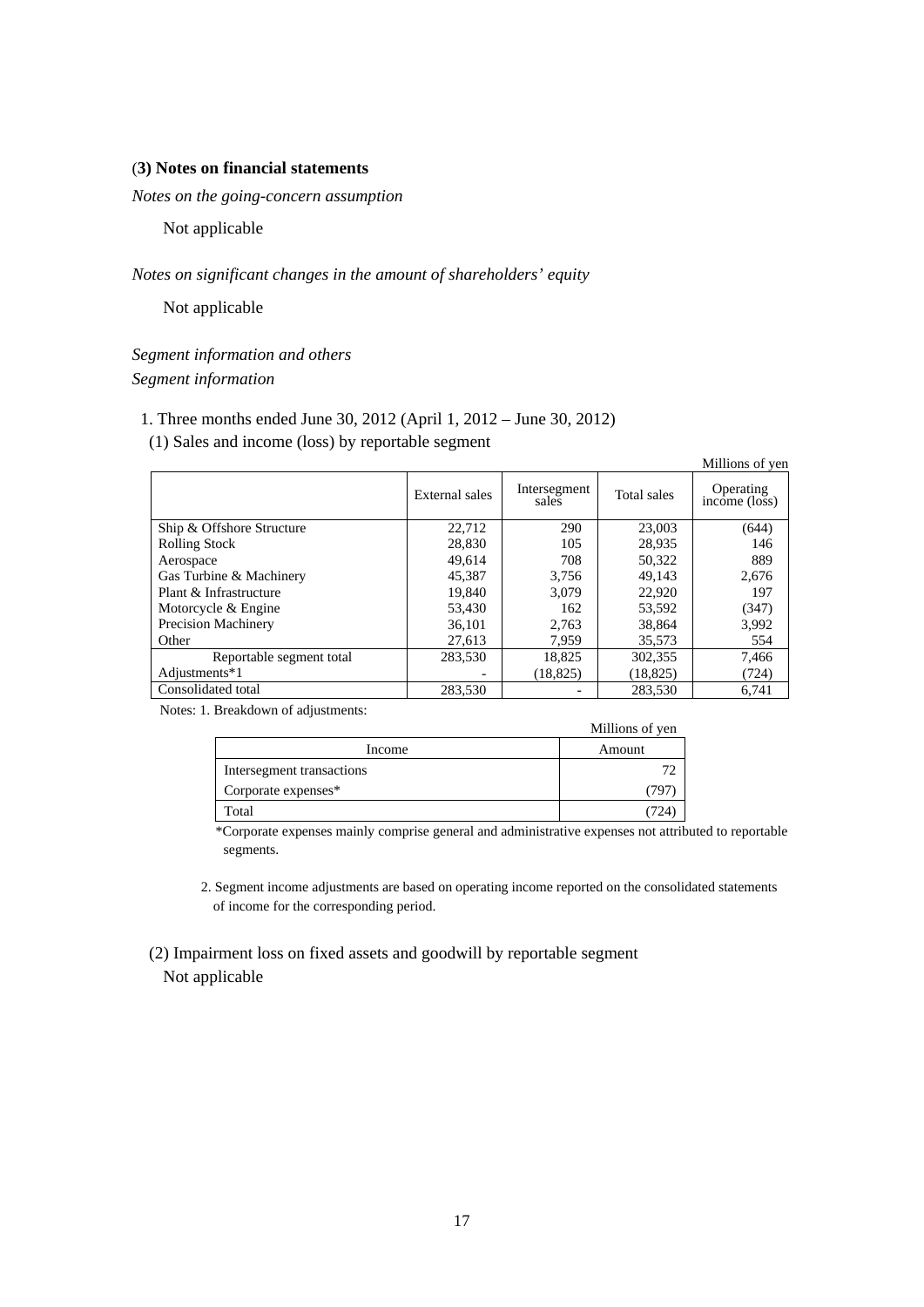## 2. Three months ended June 30, 2013 (April 1, 2013 – June 30, 2013)

(1) Sales and income (loss) by reportable segment

|                            |                |                       |             | <b>NIHIOHS</b> OF YELL                  |
|----------------------------|----------------|-----------------------|-------------|-----------------------------------------|
|                            | External sales | Intersegment<br>sales | Total sales | Operating<br>$inc\overline{ome}$ (loss) |
| Ship & Offshore Structure  | 21,073         | 564                   | 21,638      | 3,381                                   |
| <b>Rolling Stock</b>       | 30,562         | 192                   | 30,754      | 1,910                                   |
| Aerospace                  | 55.624         | 461                   | 56,086      | 7,551                                   |
| Gas Turbine & Machinery    | 36,452         | 3,898                 | 40,350      | 844                                     |
| Plant & Infrastructure     | 16,712         | 3,225                 | 19,937      | (606)                                   |
| Motorcycle & Engine        | 67.493         | 144                   | 67.637      | 2,482                                   |
| <b>Precision Machinery</b> | 25,124         | 2,456                 | 27,580      | 1,562                                   |
| Other                      | 29,466         | 8.304                 | 37,771      | 344                                     |
| Reportable segment total   | 282,509        | 19.247                | 301.756     | 17,472                                  |
| Adjustments*1              |                | (19, 247)             | (19,247)    | (719)                                   |
| Consolidated total         | 282,509        |                       | 282,509     | 16.752                                  |

 $M^{\text{III}}$   $\alpha$ 

Notes: 1. Breakdown of adjustments:

|                           | Millions of yen |
|---------------------------|-----------------|
| Income                    | Amount          |
| Intersegment transactions | . J O           |
| Corporate expenses*       | (66)            |
| Total                     |                 |

\* Corporate expenses mainly comprise general and administrative expenses not attributed to reportable segments.

2. Segment income adjustments are based on operating income reported on the consolidated statements of income for the corresponding period.

#### (2) Impairment loss on fixed assets and goodwill by reportable segment

Not applicable

### (3) Matters related to reportable segment changes

#### *Changes in depreciation method and depreciable lives*

As disclosed above under "2. (3) Changes in accounting policies, changes in accounting estimates, and correction of errors" on page 10, the Company and its domestic consolidated subsidiaries have previously used the declining balance method to depreciate their property, plant and equipment (except for buildings (excluding fixtures) acquired after March 31, 1998, which have been depreciated by the straight line method), but they have now switched to using the straight line method for all property, plant and equipment effective from the first quarter of the fiscal year ending March 31, 2014.

Additionally, the Company and its domestic consolidated subsidiaries have previously depreciated their machinery and tools based mainly on depreciable lives prescribed in the Corporation Tax Act. In conjunction with the change in depreciation method, they have revised their machinery and tools' depreciable lives effective from the first quarter of the fiscal year ending March 31, 2014.

As a result of these changes, first-quarter segment income increased by  $\frac{1}{4}142$  million in the Ship & Offshore Structure segment, ¥141 million in the Rolling Stock segment, ¥848 million in the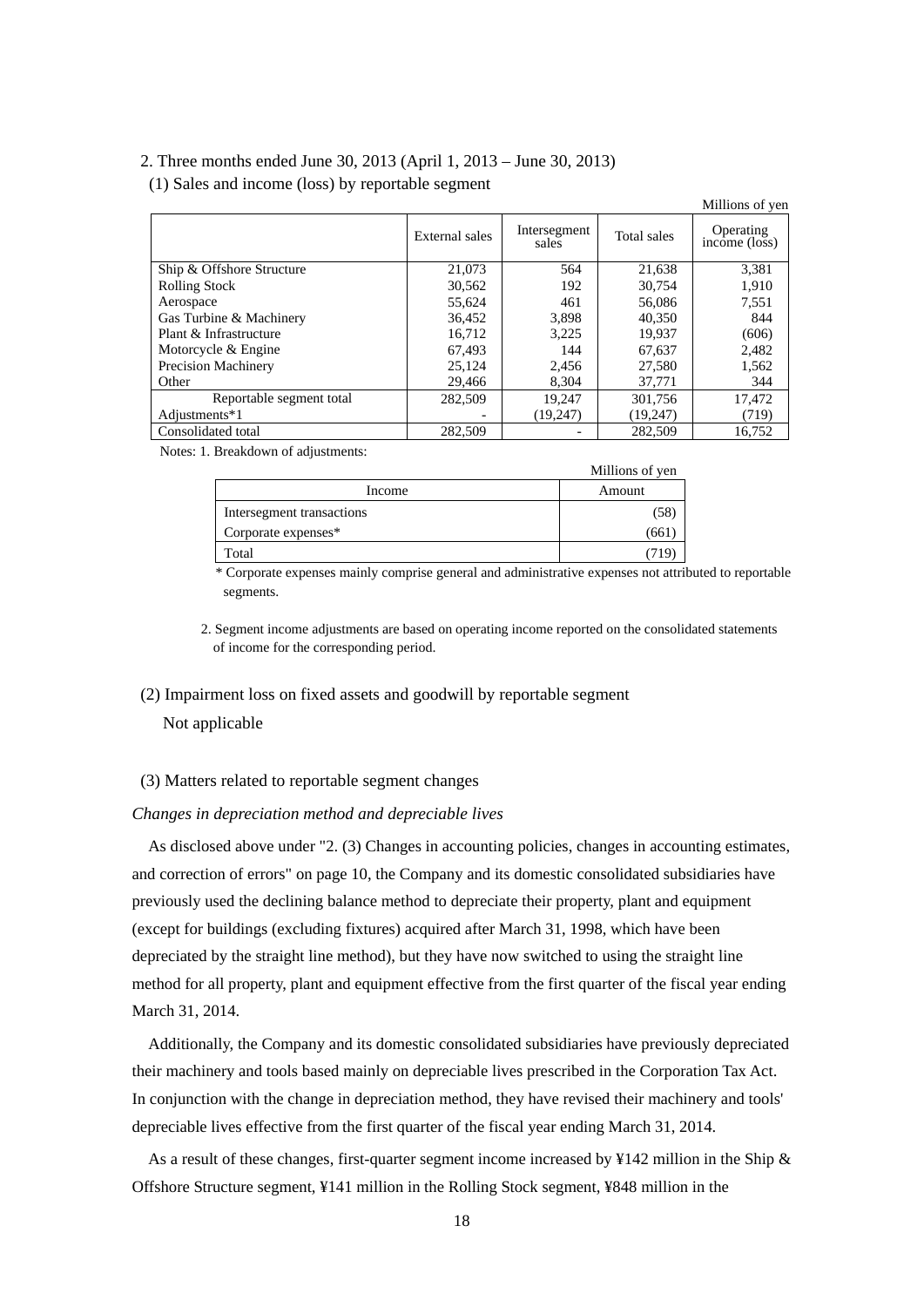Aerospace segment, ¥456 million in the Gas Turbine & Machinery segment, ¥334 million in the Motorcycle & Engine segment, ¥549 million in the Precision Machinery segment, and ¥309 million in the Other segment, while the Plant  $&$  Infrastructure segment's loss was reduced by ¥197 million, all relative to what they would have been in the absence of the changes.

## *Treatment of FIA*

As disclosed above under "2. (3) Changes in accounting policies, changes in accounting estimates, and correction of errors" on page 10, airlines demand a type of discount called fleet introductory assistance (FIA) when they purchase jet engines from Company's main partners, and the Company is charged a share of this FIA in proportion to its involvement in projects. The Company previously included these FIA charges in cost of sales but has switched to reporting them as a deduction from sales effective from the first quarter of the fiscal year ending March 31, 2014.

This change reduced the Gas Turbine  $\&$  machinery segment's first-quarter sales by ¥7,321 million relative to what they would have been in the absence of the change, but it had no impact on segment income.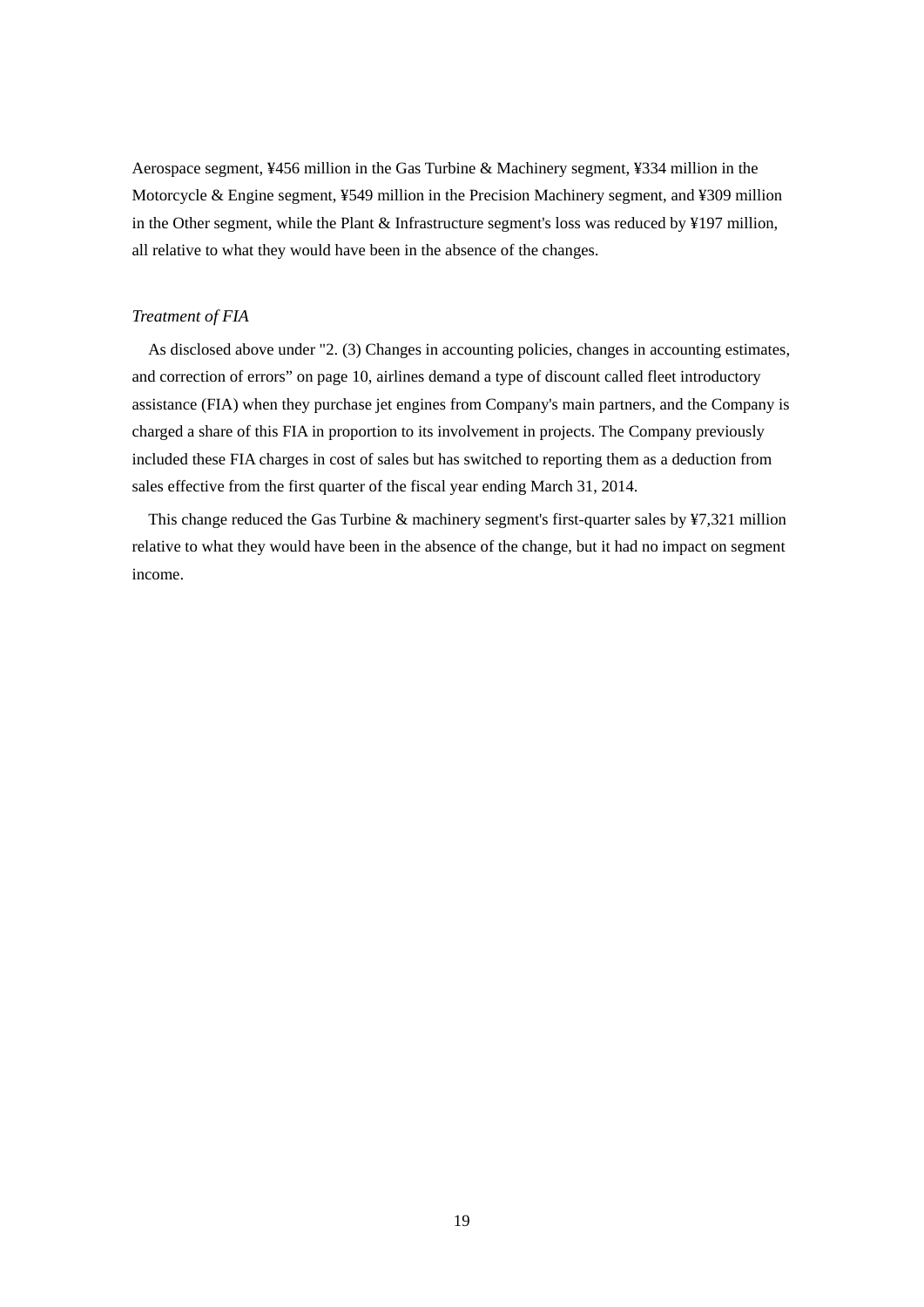### **4. Supplementary information**

#### **(1) Consolidated cash flow statements (condensed)**

|                                            | Millions of yen                     |                                     |  |
|--------------------------------------------|-------------------------------------|-------------------------------------|--|
|                                            | Three months ended<br>June 30, 2012 | Three months ended<br>June 30, 2013 |  |
| Cash flow from operating activities        | 7.995                               | (1,133)                             |  |
| Cash flow from investing activities        | (30,618)                            | (18,310)                            |  |
| Cash flow from financing activities        | 22.629                              | 20,128                              |  |
| Cash and cash equivalents at end of period | 32,490                              | 37,142                              |  |

#### **(2) Orders and sales (consolidated)**

As disclosed above under "2. (3) Changes in accounting policies, changes in accounting estimates, and correction of errors" on page 10 and "3. (3) *Segment information*" on page 17, the Company revised its accounting treatment of FIA effective from the first quarter of the fiscal year ending March 31, 2014. This change reduced the Gas Turbine & Machinery segment's first-quarter orders received and sales by ¥7,100 million and ¥7,321 million, respectively, relative to what they would have been in the absence of the change. Additionally, the Company reduced its order backlog as of the previous fiscal year-end by ¥258,306 million as an FIA adjustment.

| Orders received           |             |                                     |             |                                     |             |                              |  |
|---------------------------|-------------|-------------------------------------|-------------|-------------------------------------|-------------|------------------------------|--|
|                           |             | Three months ended<br>June 30, 2012 |             | Three months ended<br>June 30, 2013 |             | Year ended<br>March 31, 2013 |  |
|                           | million yen | % of total                          | million yen | % of total                          | million yen | % of total                   |  |
| Ship & Offshore Structure | 30,345      | 11.1                                | 27.185      | 9.6                                 | 105.733     | 7.7                          |  |
| <b>Rolling Stock</b>      | 25,350      | 9.3                                 | 35,046      | 12.3                                | 124,441     | 9.0                          |  |
| Aerospace                 | 34,434      | 12.6                                | 41,567      | 14.6                                | 283,485     | 20.6                         |  |
| Gas Turbine & Machinery   | 32.531      | 11.9                                | 35.685      | 12.6                                | 255,553     | 18.6                         |  |

#### **Orders received**

Note: The Motorcycle & Engine segment's orders received are equal to its net sales as production is based mainly on estimated demand.

Plant & Infrastructure 27,186 13.6 16,662 5.8 113,600 8.2 Motorcycle & Engine 19.6 19.6 67,493 23.8 251,858 18.3 Precision Machinery 28,606 10.5 29,814 10.5 109,725 8.0 Other 29,673 10.9 29,686 10.4 125,188 9.1

Total  $\begin{array}{|c|c|c|c|c|c|c|c|c|} \hline \end{array}$  271,557 100.0 283,143 100.0 1,369,588 100.0

|  |  | Net sales |
|--|--|-----------|
|--|--|-----------|

|                            | Three months ended<br>June 30, 2012 |            | Three months ended<br>June 30, 2013 |            | Year ended<br>March 31, 2013 |            |
|----------------------------|-------------------------------------|------------|-------------------------------------|------------|------------------------------|------------|
|                            | million ven                         | % of total | million ven                         | % of total | million ven                  | % of total |
| Ship & Offshore Structure  | 22,712                              | 8.0        | 21,073                              | 7.4        | 90.343                       | 7.0        |
| <b>Rolling Stock</b>       | 28,830                              | 10.1       | 30,562                              | 10.8       | 129,973                      | 10.0       |
| Aerospace                  | 49,614                              | 17.4       | 55,624                              | 19.6       | 239,172                      | 18.5       |
| Gas Turbine & Machinery    | 45,387                              | 16.0       | 36,452                              | 12.9       | 207,008                      | 16.0       |
| Plant & Infrastructure     | 19,840                              | 6.9        | 16,712                              | 5.9        | 115.813                      | 8.9        |
| Motorcycle & Engine        | 53,430                              | 18.8       | 67,493                              | 23.8       | 251,858                      | 19.5       |
| <b>Precision Machinery</b> | 36,101                              | 12.7       | 25,124                              | 8.8        | 130,455                      | 10.1       |
| Other                      | 27,613                              | 9.7        | 29,466                              | 10.4       | 124,256                      | 9.6        |
| Total                      | 283,530                             | 100.0      | 282,509                             | 100.0      | 1.288.881                    | 100.0      |